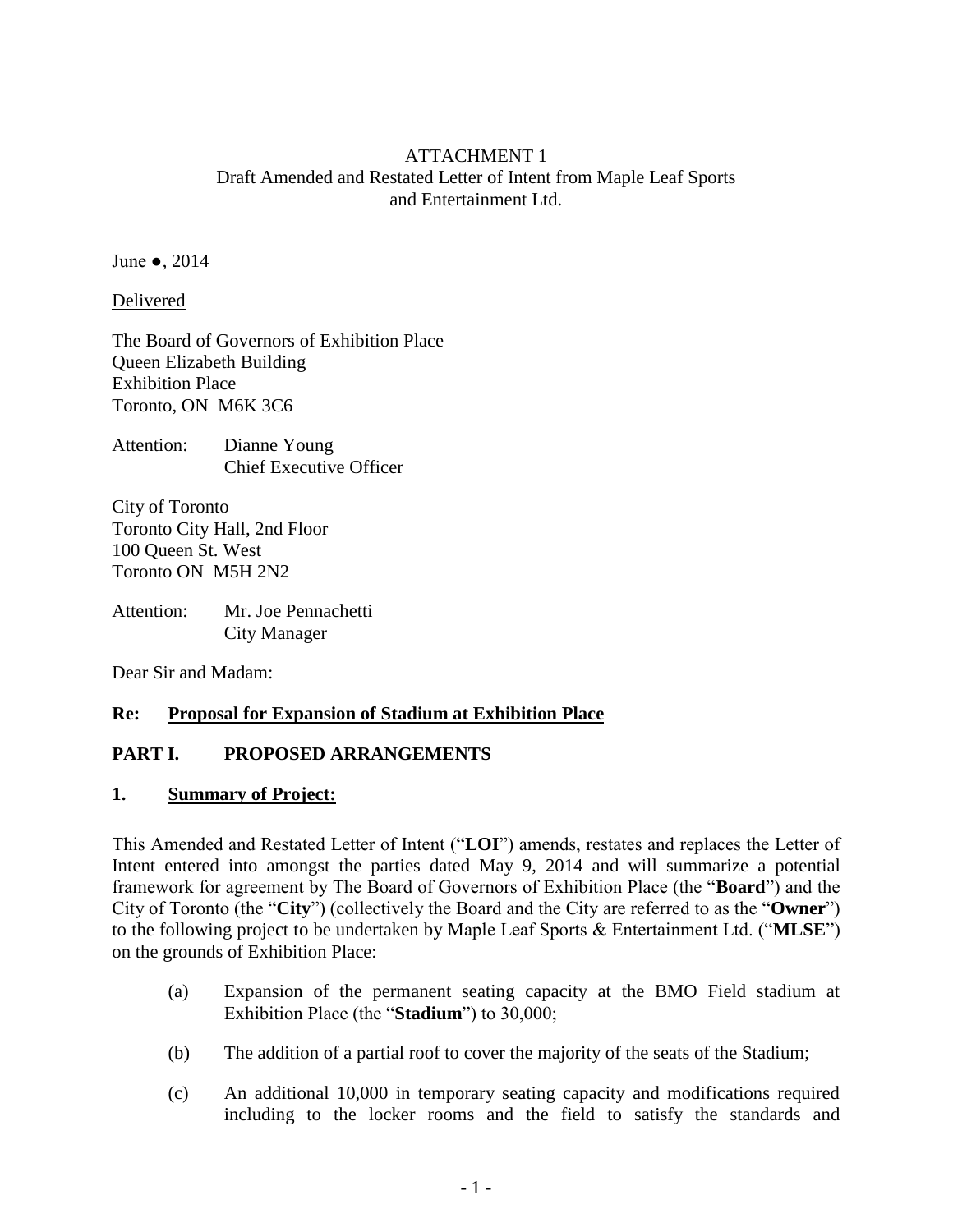specifications of the Canadian Football League ("**CFL**") to enable the Stadium to be the home stadium of the Toronto Argonaut Football Club (the "**Toronto Argonauts**" or the "**Club**");

- (d) Other improvements to the Stadium described below, including (without limitation) the modification and digitalization of certain pre-existing signs located on the grounds of Exhibition Place as described in this LOI;
- (e) The expansion of the Stadium site to accommodate the improvements;
- <span id="page-1-0"></span>(f) The upgrading of existing signage and the provision of additional signage to be associated with the Stadium;

Items [\(a\)](#page-0-0) through [\(f\)](#page-1-0) above shall be collectively referred to in this LOI as the "**Stadium Improvements**". The Stadium Improvements will enable the Stadium to serve as the home venue for the Toronto Argonauts, a Canadian Football League team and enhance the Stadium's ability to attract major international sporting events. A general description of the Stadium Improvements is set out in Schedule A.

It is contemplated that the Stadium Improvements will be conducted in three phases as more fully described in this LOI. The first phase will be the expansion of the Stadium from 20,000 to 30,000 seats and additional work as more fully described in Schedule A ("**Phase 1**") and the second phase will be the installation of a new partial roof ("**Phase 2**"). Provided the conditions set out in Section [2\(c\)](#page-3-0) below are satisfied, the third phase will be undertaken and shall consist of the work described in Schedule A ("**Phase 3**").

# **2. Pre-Conditions:**

(a) Approvals

The parties acknowledge and agree that any agreement to the proposals by the Board, City and MLSE will be subject to the receipt of approvals from the Board and City Council and the Board of MLSE. The parties acknowledge that there may be requirements for approvals from, and new terms imposed by, the Province of Ontario ("**Ontario**") and the Government of Canada ("**Canada**") either under the existing Contribution Agreement or as is expected to be the case, under a new contribution agreement to be entered into among the City, Ontario and Canada in respect of the their funding contributions outlined in paragraph 3 below. The parties agree that they will co-operate in securing the approval of Ontario and Canada respecting any contribution agreement, provided however that the City or Board shall have no obligations with respect to any solicitation of funds from Ontario or Canada. The approvals from Ontario and Canada and any additional terms and conditions attached to their respective contributions will be satisfactory to MLSE, the Board and the City and reflect the terms contemplated in this LOI. MLSE shall be responsible for any terms and conditions attached to the contributions of Ontario and Canada which in the sole discretion of the Owner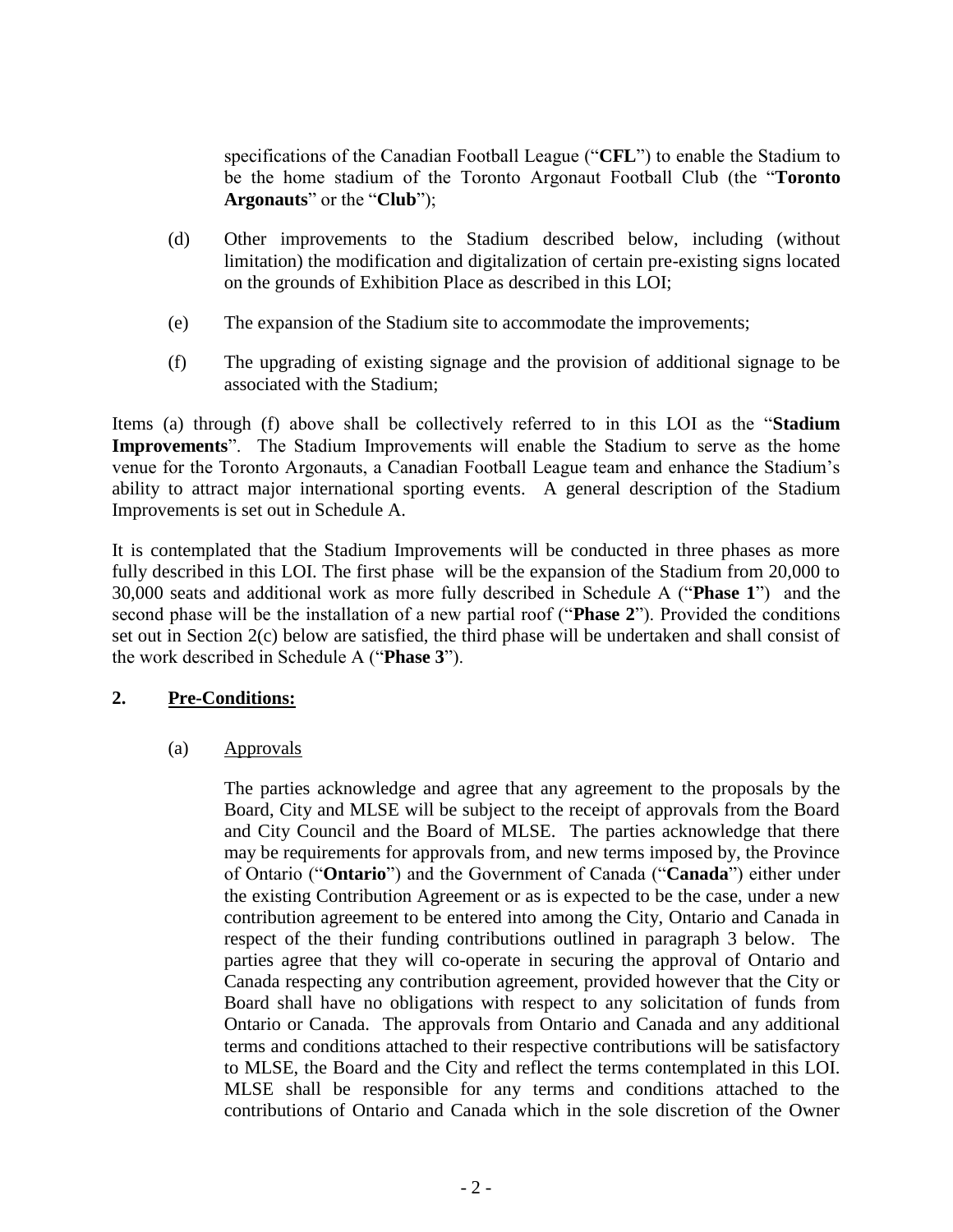place a burden on the Owner including, but not limited to, any conditions requiring completion of the Stadium Improvements so as to permit the use of the Stadium for rugby and soccer for the 2015 Pan Am Parapan Games.

In the event that the terms or conditions of any approval or contribution by Ontario or Canada have a material adverse impact on the transactions as contemplated in this LOI (including the rights and obligations of the parties hereunder) as determined by a party in its sole and unfettered discretion, any affected party may terminate this LOI and the parties will have no liability to each other as a result of a failure to obtain acceptable approvals or funding commitments.

Nothing in this LOI derogates from, interferes with, or fetters the exercise by the City, its officers, employees, agents, representatives or elected and appointed officials, of all of its rights and obligations as a municipality (whether discretionary or mandatory), or imposes any obligations on the City in its role as a municipality, and the City shall not be prevented from or prejudiced in carrying out its statutory rights and responsibilities, including its planning rights and responsibilities.

#### (b) Phase 1 and Phase 2 Stadium Improvements

MLSE will proceed with the construction of the Phase 1 Stadium Improvements and Phase 2 Stadium Improvements provided that the following conditions relating to the Phase 1 and Phase 2 Stadium Improvements are satisfied (and/or waived by agreement in writing by the parties in whole or in part) prior to the dates set out below, failing which MLSE, in its sole discretion, exercised reasonably, shall have the right to terminate the arrangements relating to the Stadium Improvements. In such case, the terms outlined in this LOI relating to the Stadium Improvements would be of no force and effect and the parties would have no liability to each other with respect to such arrangements:

- (i) by August 29, 2014, MLSE shall have obtained the necessary approvals from the City for the signage arrangements set forth in Part II paragraph 1(k) below; and
- (ii) by September 2, 2014, MLSE shall have obtained all the necessary planning approvals from the City, including but not limited to, site plan control.
- (iii) by July 15, 2014, based upon the investigation described in paragraph 5 below, MLSE shall have been satisfied, acting reasonably, that the costs of any required environmental remediation to the site and the removal of any existing sub-surface structures determined necessary for the construction of the Stadium Improvements, will not adversely impact the delivery of the Stadium Improvements within the construction budget (it being agreed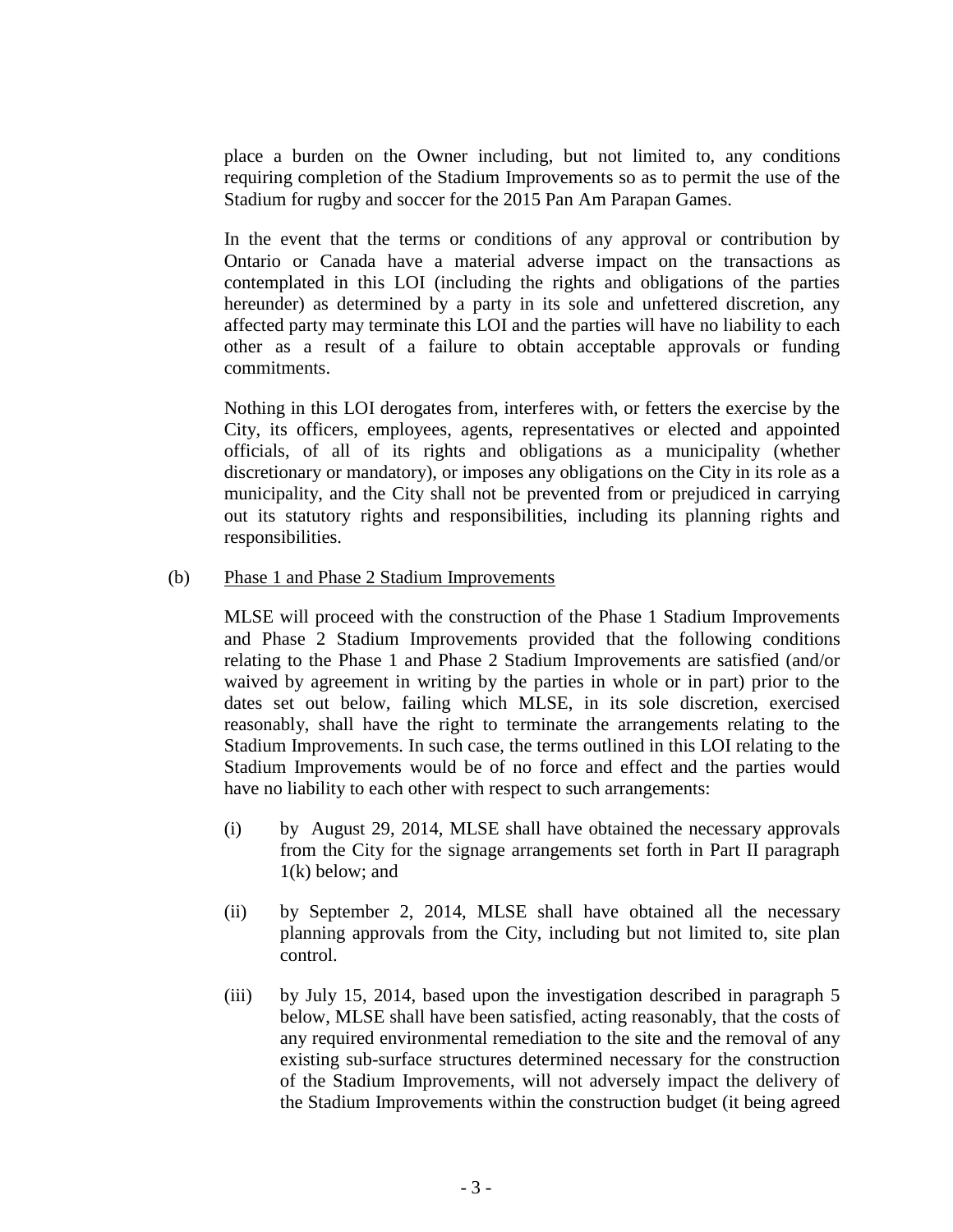that if this condition is waived or satisfied, any costs incurred as a result thereof shall be provided for in the MLSE construction budget).

<span id="page-3-0"></span>(c) Phase 3 Stadium Improvements

The following conditions relating to the Phase 3 Stadium Improvements must be satisfied (and/or waived by agreement in writing by MLSE in whole or in part) prior to May 15, 2017, failing which MLSE in its sole discretion, exercised reasonably, shall have the right to terminate the arrangements relating to the Phase 3 Stadium Improvements:

- (i) Commitment by Ontario to contribute the amount set forth in Paragraph 4 below;
- (ii) Commitment by Canada to contribute the amount set forth in Paragraph 4 below; OR
- (iii) In place of (i) and/or (ii) above, a commitment from other sources for comparable funding should a commitment from either Ontario and/or Canada not be provided;
- AND
- (iv) Commitment from the Toronto Argonauts for the long term use (as contemplated herein) of the Stadium as the official home facility for the Argos.

MLSE shall make commercially reasonable efforts to achieve these conditions and for clarity confirms that MLSE will proceed with the Phase 3 Stadium Improvements at such times as these conditions are satisfied or other arrangements satisfactory to MLSE in its sole discretion are in place and on the basis of which MLSE would be willing to waive these conditions in whole or in part.

#### **3. Project Timetable:**

The parties agree that the anticipated timing for the Stadium Improvements projects is:

Phase 1:

- (i) Contractor mobilization July 1, 2014 mobilization to be confined to the existing MLSE licenced area; no mobilization to take place during the CNE period;
- (ii) Commence excavation September 10, 2014 no construction can take place during the CNE period;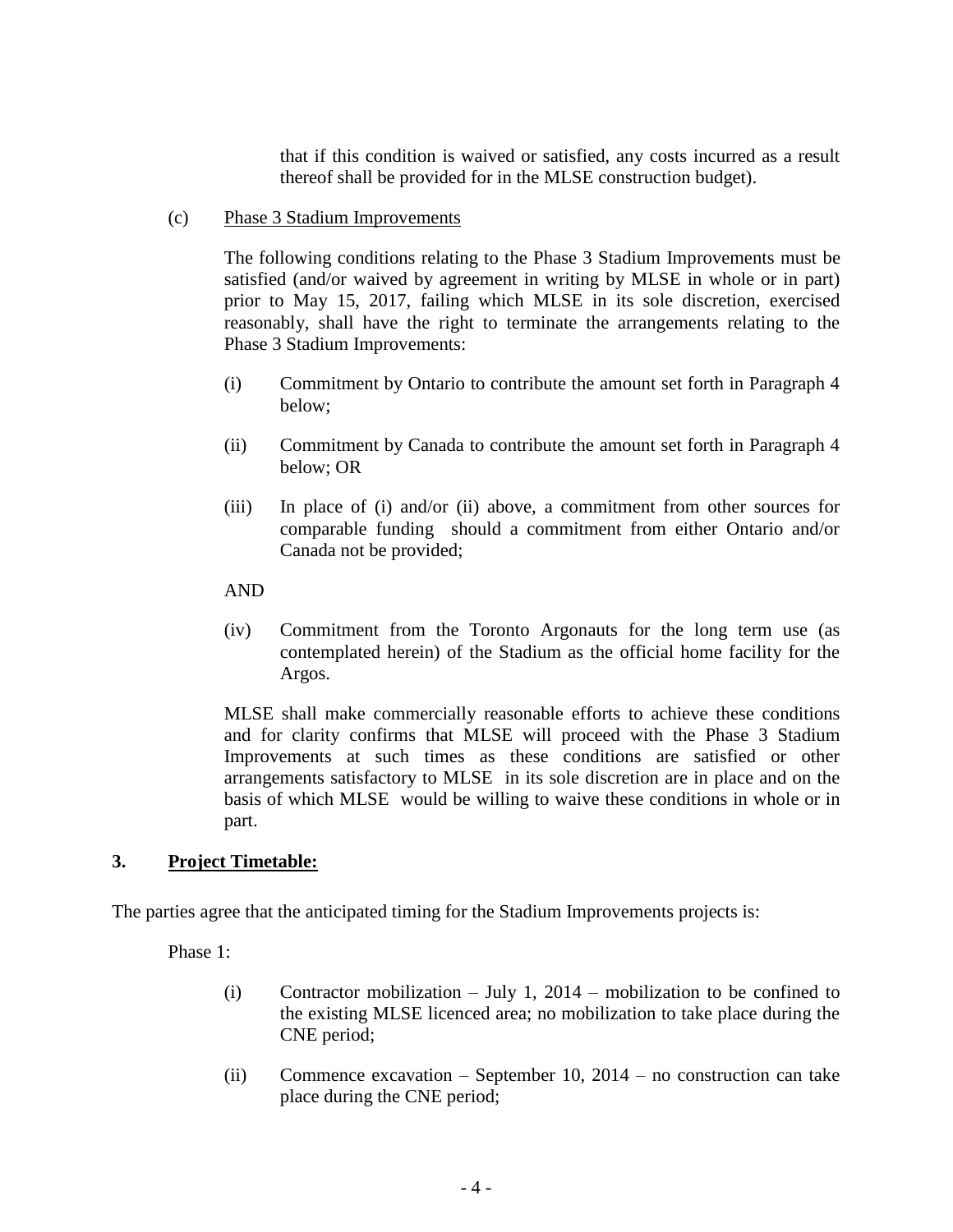(iii) Completion of seat expansion and additional works – May 1, 2015.

Phase 2:

- (i) Commence work –October 1, 2015;
- (ii) Completion of new partial roof May 1, 2016.

Phase 3:

- (i) Commence work TBD;
- (ii) Completion of Toronto Argonauts improvements approximately 10 months from commencement of work.

MLSE acknowledges the City's desire for completion of Phase 1 of the Stadium Improvements to be achieved by May 1, 2015 so as to ensure the availability of the Stadium for the Pan Am Games. In addition, the City agrees to cooperate and assist MLSE in achieving the contractor mobilization date of July 1, 2014 in respect to the Phase 1 Seat Expansion and Additional Work and the completion of that work by May 1, 2015 for the 2015 TFC Season and for the commencement of non-exclusive use of the Stadium by TO2015 for its overlay activities in order to deliver exclusive use of the Stadium to TO2015 for the Pan Am Parapan Games during the period July 7 to July 14, 2015 and in particular, assist MLSE with expediting any permits and approvals as may be required by the City to undertake and complete the Stadium Improvements.

The City acknowledges that the approval by City Council of this LOI constitutes the approval of the City under Section 406(2)(e) of the City of Toronto Act, 2006 to the uses of the Stadium contemplated by the Stadium Improvements.

# **4. Funding for Construction/Contributions:**

- (a) Stadium Improvements
	- (i) MLSE agrees that the Stadium Improvements shall have a budgeted construction cost of no less than \$120 million (all in), excluding only HST to the extent recoverable. The Phase 1 and Phase 2 Stadium Improvements shall have a budgeted construction cost of no less than \$100 million (all in) excluding only HST to the extent recoverable. The Phase 3 Stadium Improvements would have a budgeted construction cost of no less than \$20 million (all in), excluding only HST to the extent recoverable.
	- (ii) The funding for the Stadium Improvements cost shall be provided on the basis of the following contributions: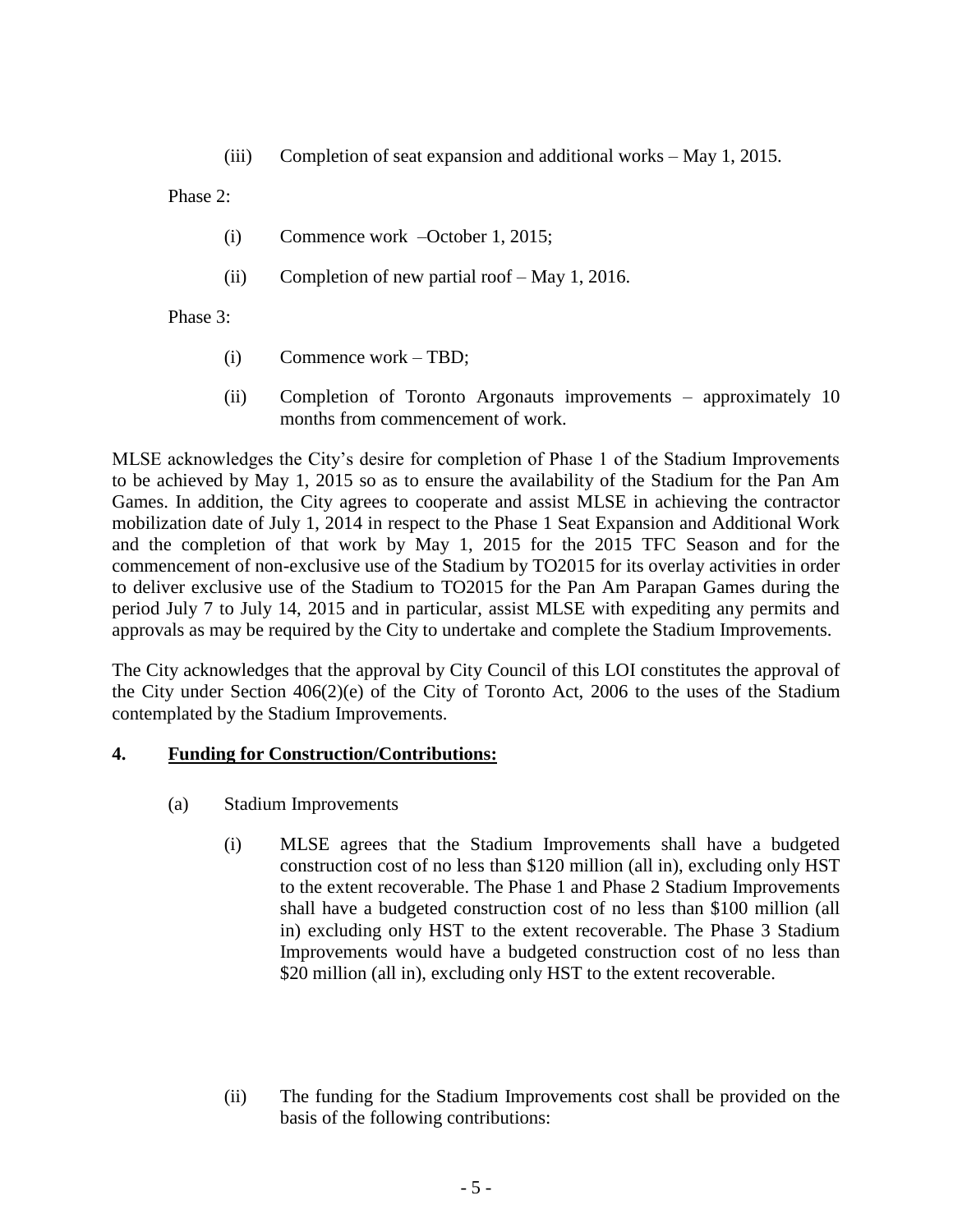| <b>MLSE</b>                                                                                                        | \$90,000,000 |
|--------------------------------------------------------------------------------------------------------------------|--------------|
| City of Toronto                                                                                                    | \$10,000,000 |
| Province of Ontario                                                                                                | \$10,000,000 |
| <b>Federal Government</b>                                                                                          | \$10,000,000 |
| (the contributions of the<br>Province and the Federal<br>Government being subject<br>to Part I, paragraph $2(c)$ ) |              |

The sole cost to the City or the Board under this LOI and contemplated agreements shall be the contribution as set out above, which shall not exceed \$10,000,000. This contribution of the City shall be made during Phase 1 of the Stadium Improvements and on or before May 1, 2015.

(b) Contribution Agreements

The funding by the City, Ontario and Canada will be pursuant to a Contribution Agreement(s) as contemplated in Part II, Section 5 of this LOI. The above contribution by MLSE will be made in its capacity as owner of and for the benefit of the TFC MLS team.

(c) Contribution to Transportation Initiatives and Studies

MLSE agrees to commit not less than \$200,000 (in cash or in kind contributions) over a three year period towards measures that are aimed at alleviating any potential congestion or traffic issues arising from an expanded Stadium and in this regard MLSE agrees to work in good faith with such parties as TTC and GO Transit, a division of Metrolinx, to improve and encourage the use of public transit to the Stadium. This commitment amount shall include the parking wayfinding digital signage contribution referred to in Part II, Section 1(j) of the LOI as well as a financial contribution to transportation and planning studies to improve access to and egress from Exhibition Place and enhance utilization of public transit.

# **5. Construction Risk/Environmental Remediation:**

Subject to the funding contribution of the City set forth above and the provisions of paragraph 1(c) above, MLSE will solely be responsible for all costs of construction, including construction overruns and environmental remediation, including any remediation (i.e. soil or debris removal) required to sufficiently support structural footings taking into consideration the nature of the soil/subsurface conditions of the Exhibition Place grounds, with respect to the Stadium Improvements. For greater clarity, the Owner shall not be responsible for any construction risk or any environmental remediation including soil or debris removal.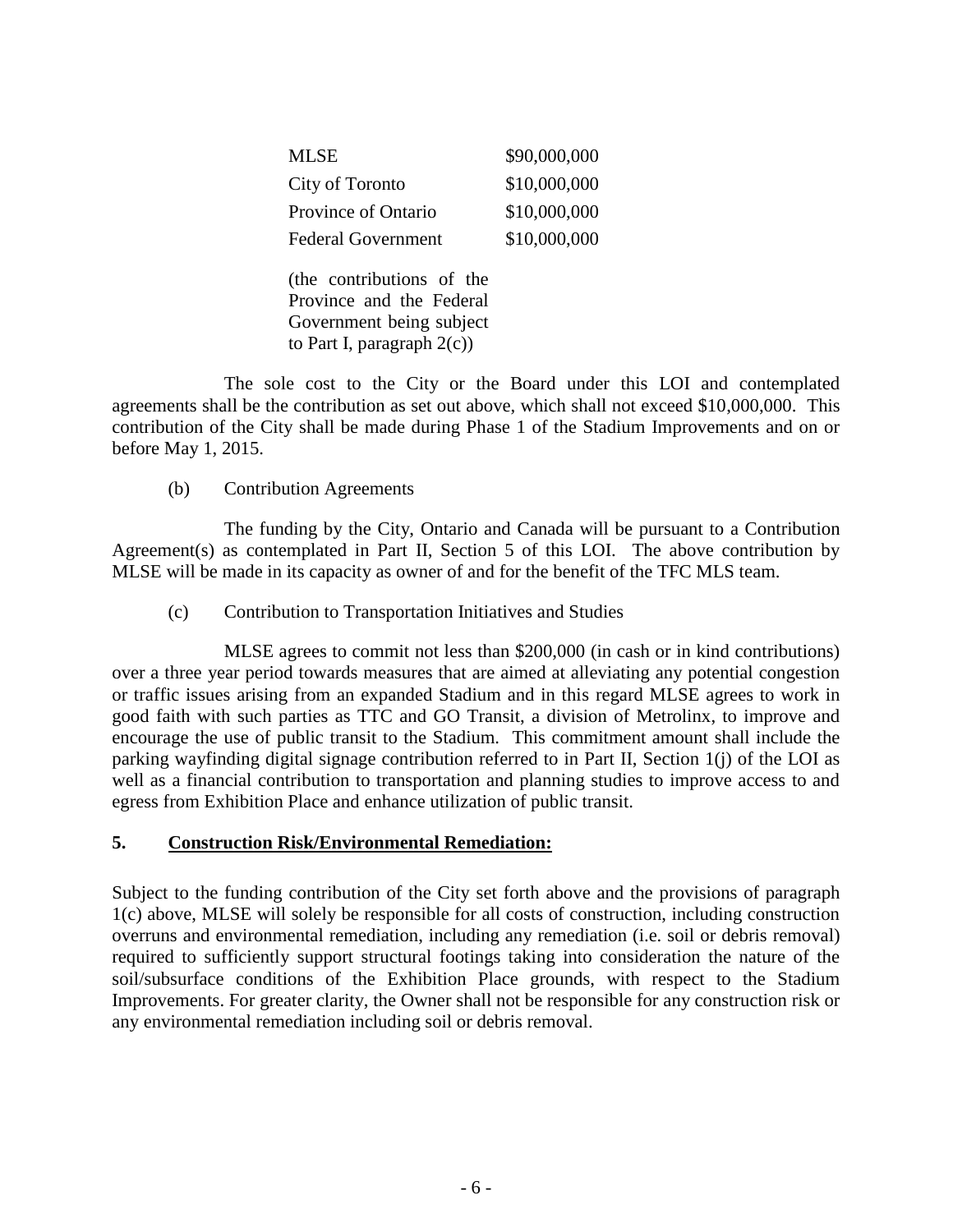### **6. Due Diligence:**

Following execution of this LOI, MLSE may carry on due diligence in its sole discretion, that it deems advisable in respect to the Stadium Improvements including without limitation title, physical and engineering, geotechnical, structural and environment investigations of the site, the status and requirements of any agreements with third parties (including tenants, licensees and the CNEA Agreement) affecting the site, the status of all applicable laws and regulations and any other matters of interest to MLSE with respect to the site. The Board agrees to grant a right of entry to allow MLSE and its consultants to carry out such investigations including geotechnical and environmental testing in its usual form for such purposes provided such investigations do not interfere with the business activities of the Board or its invitees, and shall provide authorizations permitting the release of any relevant information to MLSE or its consultants. The City and/or the Board will, subject to MFIPPA, provide all copies of all reports, studies, agreements, information, leases, files and accounts for the sites and such other documents as MLSE and its consultants may reasonably request in connection with its inspections and investigations and determination of the feasibility and development of the Stadium Improvements (the "**Site Information**"). MLSE agrees that it shall proceed at its own risk and that the City and the Board make no representations or warranties with respect to the accuracy of such Site Information. MLSE shall provide the Board with copies of all reports respecting such investigations and shall keep confidential all results of these investigations. Cost of all due diligence investigations will be to the account of MLSE. MLSE shall be responsible for obtaining all permits, licenses, approvals and agreements required to proceed with the proposals.

#### **7. Agreement Framework:**

The parties acknowledge and agree that implementation of the terms of this LOI will require the negotiation and finalization of the following long form agreements which incorporate the provisions of this LOI (as applicable) and such other customary terms as may be mutually agreed by the parties (hereinafter, collectively the "**Transaction Documents**"):

- (a) Stadium Improvements:
	- (i) Agreement to amend the current Management Agreement (January 1, 2007) as amended between the Board, City and MLSE for the Stadium (the "Management Agreement");
	- (ii) Agreement to amend the current Team Licence and User Agreement (January 1, 2007) as amended between the Board, MLSE and MLS Canada U.L.C ("TFC User Agreement");
	- (iii) Agreement to amend the current Naming Rights Licence Agreement (January 1, 2007) as amended between the Board, the City and MLSE ("BMO Naming Rights Agreement");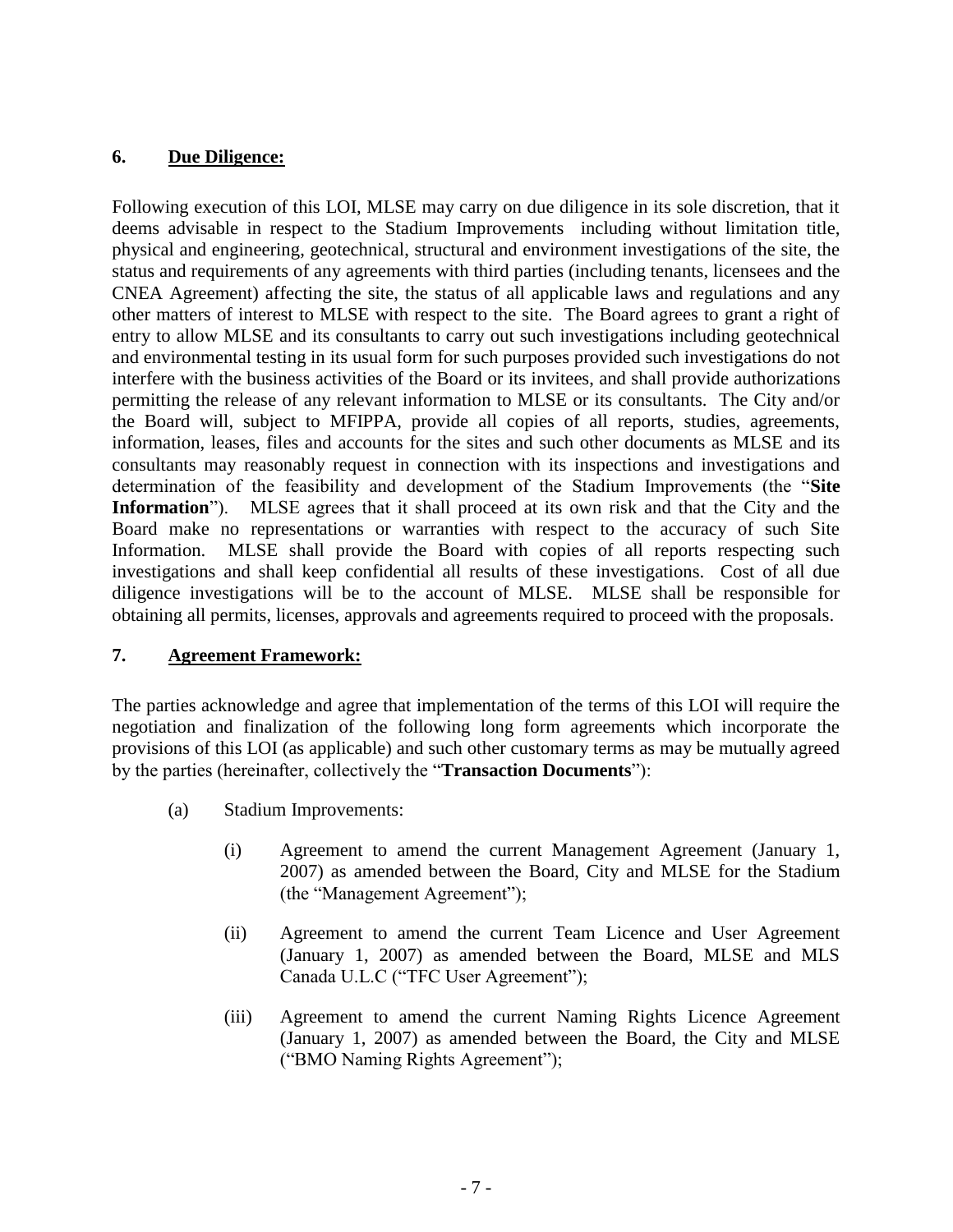- (iv) Agreement to amend (if necessary) the Contribution Agreement (June, 2006) between the City, Ontario and Canada;
- (v) A new Contribution Agreement(s) (if necessary) between the City, Ontario and Canada for the funding by Ontario and Canada as set forth in paragraph 2(a) above;
- (vi) A Project Agreement between the Board, the City and MLSE providing for the obligation of MLSE to complete the Stadium Improvements (the "Stadium Project Agreement");
- (vii) A Team Licence and User Agreement between the Board and the Toronto Argonaut Football Club; and
- (viii) An amendment to current Signage Plan between the Board, the City and MLSE.

### **PART II. STADIUM IMPROVEMENTS: CITY TRANSACTION DOCUMENTS**

#### **1. Management Agreement Amendment:**

The parties agree that the Management Agreement will be amended to reflect the following terms (unless defined in this LOI terms used below have the meaning given to them in the Management Agreement):

- (a) **Term:** The term will be extended to December 31, 2037.
- (b) **Guaranteed Annual Payment:** In lieu of the Owner's current participation in Stadium revenues, the Owner will receive an annual payment out of Excess Cash Flow of \$865,000 and the amount of \$160,000 being the amount to compensate the City for the additional revenue the City would earn from parking during Club games held at the Stadium until such time as the Phase 3 Stadium Improvements are completed if undertaken by MLSE as contemplated in this LOI (the "**Compensation Amount**") provided if there is a shortfall in the amount of Excess Cash Flow to pay such amount, MLSE shall pay to the Owner the amount of the shortfall (the "**Guaranteed Payment**"), which Guaranteed Payment will be subject to annual increase by application of the CPI Index Ratio. The payment of the Guaranteed Payment shall be made following the final determination of Excess Cash Flow for the preceding Fiscal Year and within 30 days of such determination having been made. The Guaranteed Payment shall be the first payment made out of Excess Cash Flow. For the 2014 current Fiscal Year, the Guaranteed Payment shall be \$450,000. Beginning in the 2015 Fiscal Year, the Guaranteed Payment shall be paid quarterly on the last days of March, June, September and December.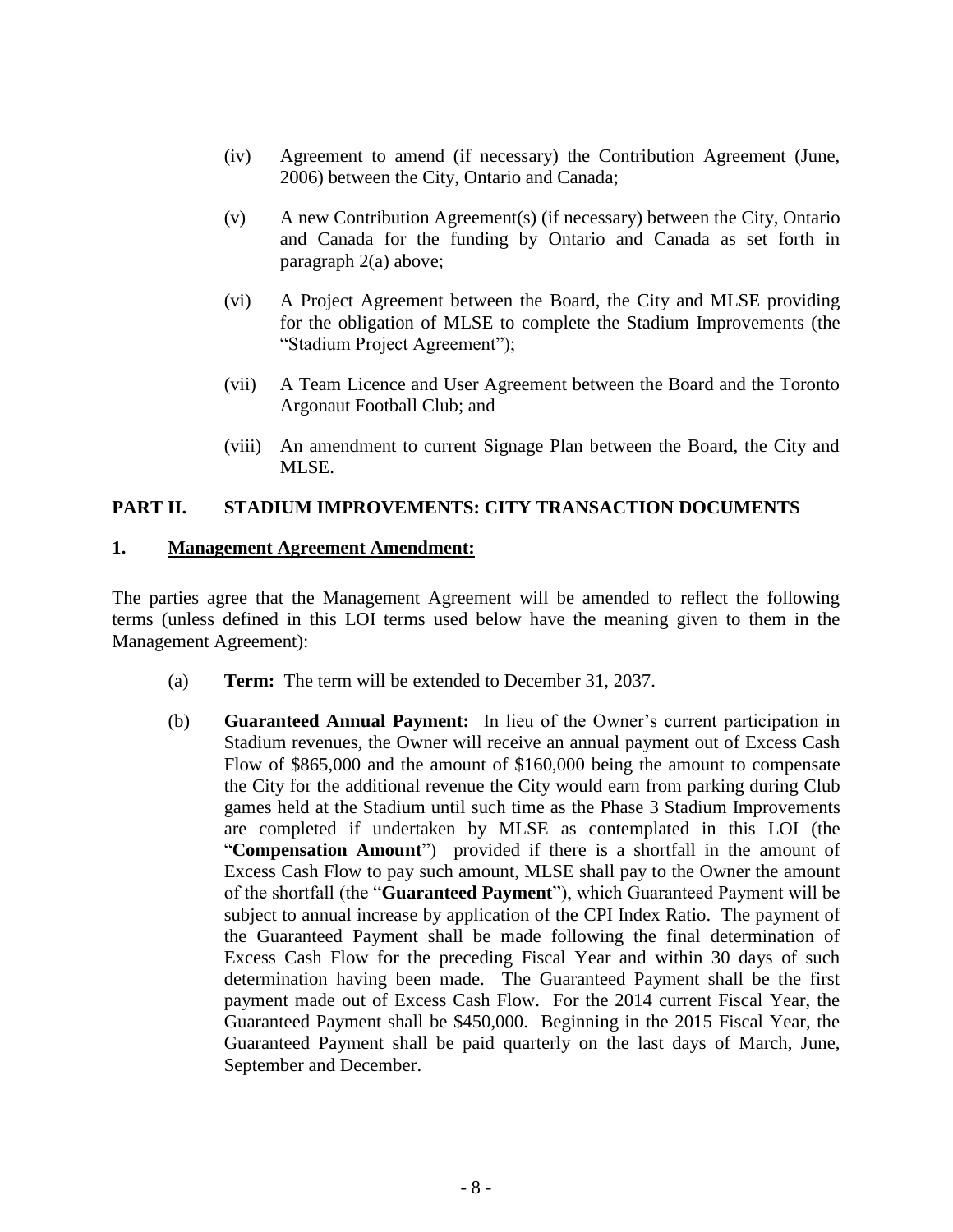- (c) At such time as the conditions set out in paragraph 2(c) are satisfied or waived and the Toronto Argonauts commence playing at the Stadium, the Guaranteed Payment shall be reduced by the Compensation Amount to the amount of \$865,000 provided such amount is acknowledged to be in 2014 dollars for purposes of the annual increase by application of the CPI Index Ratio as set out in Part II, paragraph 1(b) above. For clarity, there is no time limitation to the payment of the Compensation Amount.
- (d) **Management Fee:** The "**Management Fee**" payable by the Owner to MLSE for the provision of the Stadium Services and Operations shall be that amount of Excess Cash Flow remaining after payment of the Guaranteed Payment to the Owner and, to the extent payable, the CSA Rebate to the CSA.
- (e) **Operating Risk:** MLSE will assume all operating risks and will be provided with full operating responsibility, including responsibility for operating costs and operating cost shortfalls and the City shall be released from its current obligation to contribute towards operating cost shortfalls. For clarity, MLSE will take all operating risk and will solely be responsible for any operating losses. Revisions will be made which extend a greater level of autonomy to MLSE in the areas of operational activities, budgeting and contracting in order to facilitate MLSE's management of operating risks and exposures. MLSE shall continue to be fully responsible to the Owner to operate and maintain the Stadium to the Standard. A summary of the changes to the provisions of the Management Agreement reflecting this greater level of autonomy to MLSE are set out in Schedule B - Summary of Key Management Agreement Provisions.
- (f) **Capital Expenditures:** For the period from January 1, 2014 to December 31, 2014, the existing arrangements respecting Capital Expenditures will remain in place. Commencing January 1, 2015, MLSE will assume full responsibility for Capital Expenditures to ensure the Stadium continues to be maintained to the Standard and the Owner will be released from its obligation to contribute to additional Capital Contributions under the Management Agreement. Revisions will be made which extend a greater level of autonomy to MLSE in recognition of the greater assumption of risk by MLSE in the areas of operational activities, budgeting and contracting in order to facilitate MLSE's management of Capital Expenditures and exposures. MLSE shall continue to be fully responsible to the Owner to maintain the building condition of the Stadium to the Standard. A building condition report on a ten-year look forward basis by an Independent Engineer selected by MLSE and approved by the Owner and to be paid out of Operating Costs will be prepared during the tenth, fifteenth, twentieth and twentyfifth year of the Term for the purpose of assessing the building condition and identifying any Capital Expenditures required to ensure that the building condition of the Stadium is meeting the requirements of the Standard. In addition, the building condition report to be prepared in the twenty-fifth year of the Term will identify any Capital Expenditures required to ensure that the building condition meets the end of Term building condition requirements. Following the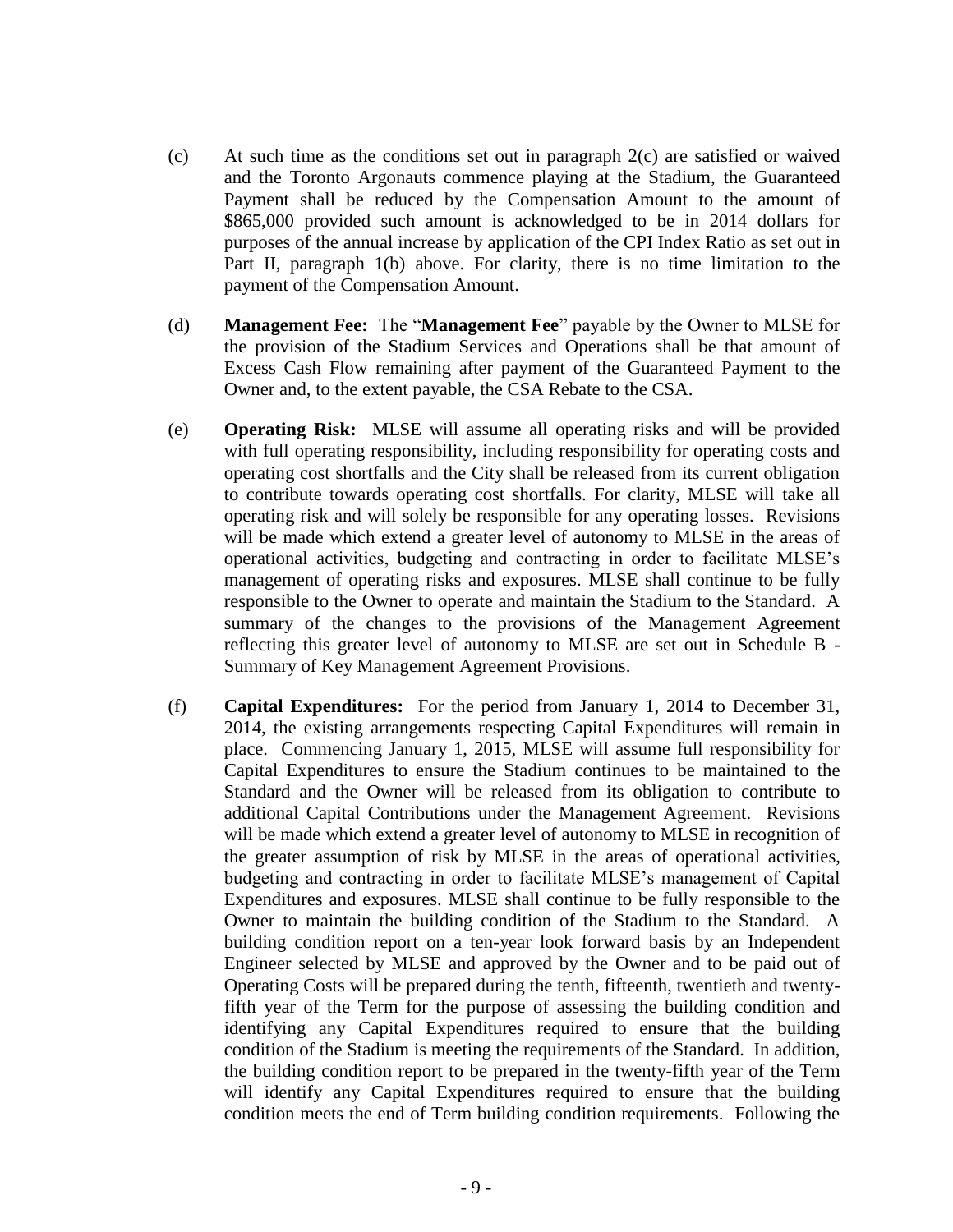issue of this building condition report the Owner and MLSE will review and agree acting reasonably on the amount of a letter of credit to be issued by MLSE to the City which shall secure the total nominal dollar cost of the Capital Expenditures identified in that report as required to ensure that the building condition meets the end of Term building condition requirements (the "**Letter of Credit**"). As MLSE completes the work identified in this report, the City will provide partial reductions in the Letter of Credit equal to the amount of the Capital Expenditures incurred by MLSE from time to time. Such partial reductions shall be limited to two in each Fiscal Year. For clarity, the Letter of Credit is delivered to the City as security for the performance by MLSE of these Capital Expenditure obligations and MLSE will be responsible for the completion of the Capital Expenditure items identified in the report at its own cost and regardless of the estimated costs used to determine the amount of the Letter of Credit. In the event that after the completion of all of the identified Capital Expenditure items there is any remaining amount in the Letter of Credit the City agrees to release and return the Letter of Credit to MLSE.

- (g) **Capital Reserve Account:** The Capital Reserve Account will be maintained for the 2014 Fiscal Year and all funds remaining in the Capital Reserve Account at the end of the 2014 Fiscal Year shall be paid to the Board, provided that MLSE shall guarantee that such remaining Capital Reserve Account funds are not less than \$400,000 and for clarity, if there is a shortfall relative to this amount in the Capital Reserve Account, MLSE shall contribute such shortfall amount for the purpose of the payment of the amount of \$400,000 to the Board.
- (h) **Parking:** The current Parking Arrangements set out in Section 7.8 of the Management Agreement will continue in full force and effect. Section 7.8(a) will be amended and clarified to provide that the Stadium suiteholders will receive two free reserved parking spaces per suite to include "Toronto Argonaut Events" and that these parking spaces will only be made available for the day on which the Events are held.
- (i) **Toronto Argonauts:** Subject to Part I, paragraph 2(c), MLSE will have the right and responsibility for the negotiation of a long term Toronto Argonauts Licence and User Agreement to be executed by the Board with the Toronto Argonauts but not beyond December 31, 2037 for the use of the Stadium for the playing of its home games. The Toronto Argonauts Licence and User Agreement will be on market terms and all payments from the Club pursuant to such agreement will be received as Gross Revenues. MLSE will in the course of the negotiations consult with the Owner and keep the Owner apprised of the negotiations on a reasonable and confidential basis. MLSE shall ensure that the change of ownership and consent to assignment or transfer provisions in the Toronto Argonauts Licence and User Agreement are substantially and materially the same as are contained in the Team Licence and User Agreement, and in respect to any consent that may be required under such provisions notwithstanding any other agreement to the contrary, the Owner shall have the authority to provide any required consent in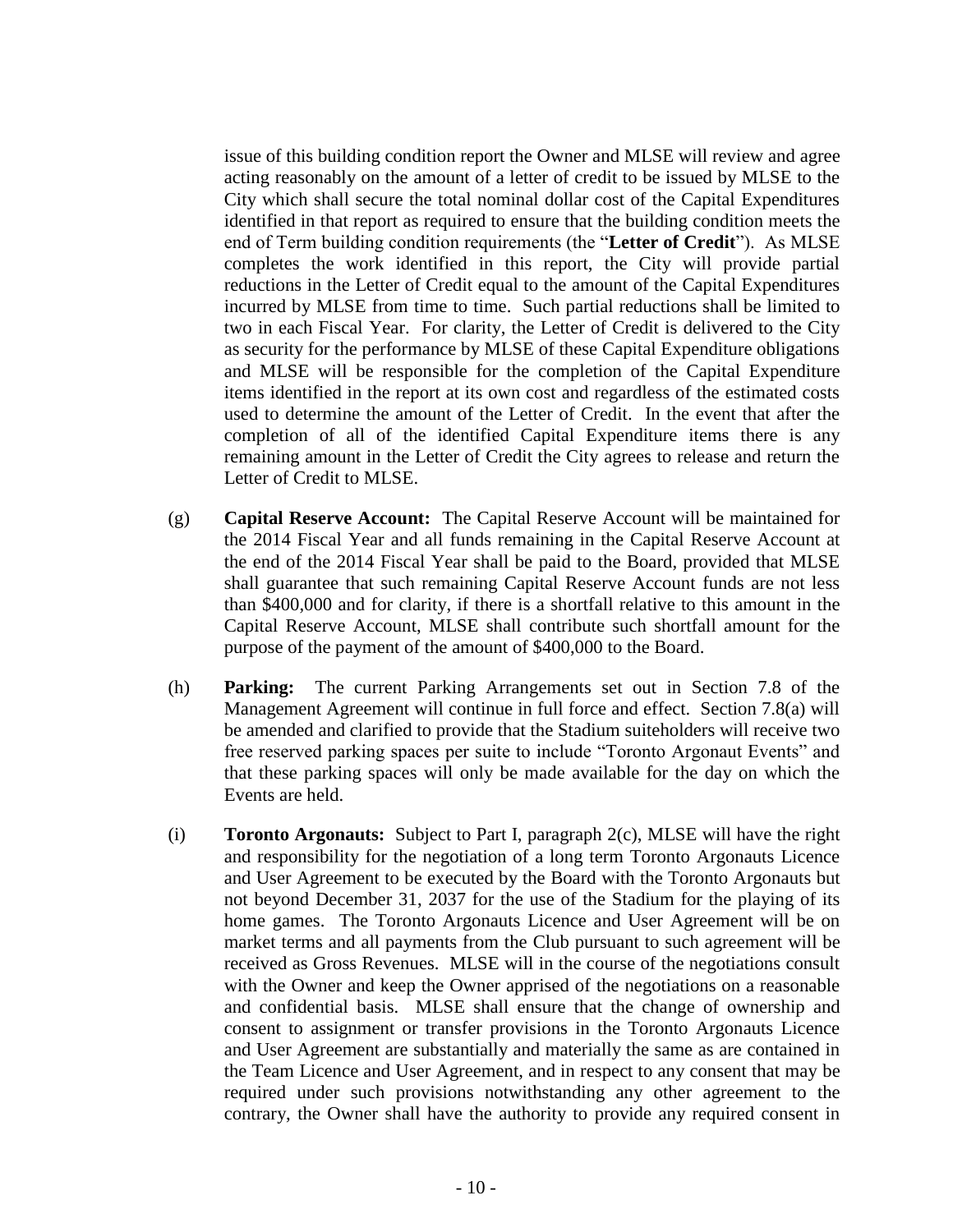accordance with the terms of the Toronto Argonauts Licence and User Agreement. MLSE agrees that the Toronto Argonauts Licence and User Agreement shall permit assignment to any new owner(s) of the Club without penalty. The signage and advertising rights to be made available to the Club will be same-day temporary signage within the Stadium bowl, the Stadium and the Event Plaza. The provisions of Section 7.9 will be revised accordingly including the deletion of the "most favoured nation" provision which shall be replaced by these new arrangements. The minimum required term of the Toronto Argonauts Licence and User Agreement is 20 years inclusive of any options (with an initial term of at least 15 years) and any lesser term shall be subject to Owner approval. The Toronto Argonauts and the Owner shall have a right to renew the Toronto Argonauts Licence and User Agreement for such period as may be agreed on the same terms and conditions subject to such amendments as either party may propose and which would be considered then fair market terms and the parties shall act in good faith to settle such terms and conditions provided that if mutual agreement has not been obtained within a period of one hundred and twenty days of the exercise of this first option right or any extended period by agreement of the parties, this first option right shall be terminated and of no further force or effect.

(j) **Community Use/Scheduling:** The use of the Stadium for Community Sports Purposes will continue with the addition of the Pan Am Parapan Games and the World Cup as Community Sports Purposes. Once applicable, the scheduling for the use of the Stadium will also provide for the use of the Stadium by the Toronto Argonauts for regular season including exhibition games and for playoff games with the same priority as the CSA. With respect to scheduling for any and all events at the Stadium, Ricoh Stadium or any other events managed by MLSE on the grounds of Exhibition Place, where there is a potential for conflict with any Exhibition Place event, the parties will work co-operatively to resolve such conflicts. MLSE will consult with the Board prior to submitting to MLS its requested schedule of MLS games at the Stadium. MLSE will also cause the owner of the Toronto Argonauts to consult with the Board prior to submitting to the CFL its requested dates for Toronto Argonaut games at the Stadium. In the event of the scheduling of Team and Club games during the simultaneous use of portions of Exhibition Place for the One of a Kind Christmas Craft Show, the One of a Kind Spring Craft Show, the Royal Agricultural Winter Fair and the National Home and Canada Blooms Show (collectively, the "**Major Shows**"), the start time for the Team and Club games (save and except for play-off and the final championship games for the CFL and MLS leagues) shall not commence prior to 6:00 p.m. In respect to any play-off games for the CFL and MLS leagues during the simultaneous use of portions of Exhibition Place for any of the Major Shows, any such play-off games shall not commence prior to 2:00 p.m., and there shall be no time restriction for any final championship games for the CFL and MLS leagues as a result of the simultaneous scheduling of any Major Show. In the event that a Team or a Club play-off game or championship must be played at the Stadium before 2pm for reasons such as national broadcast commitments, on any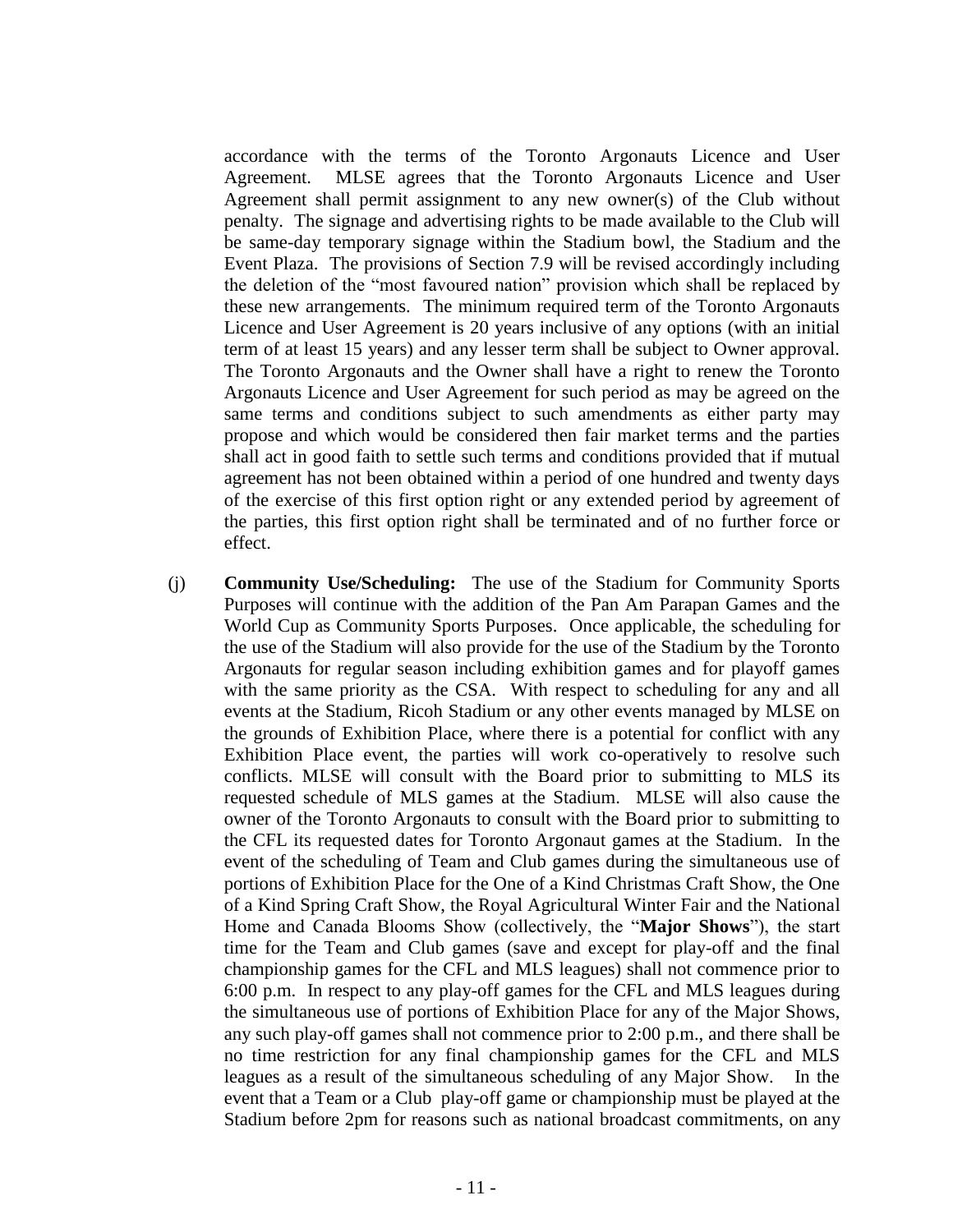weekend where a Major Show as described above is being held at Exhibition Place, MLSE and the owner of the Toronto Argonauts will work co-operatively with the Board and the Major Show organizer to minimize any parking issues resulting from simultaneous use of Exhibition Place on such days including measures to encourage use of public transit including GO Transit and the TTC and parking management measures including the parking wayfinding digital signage described in Section (k), but in no event shall such game or championship be played before 1:00pm.

- (k) **Signage Plan:** The parties will amend the existing Signage Plan to allow, subject to the receipt of required approvals, the proposed modification and digitalization of five existing signs being the three signs at BMO Field, two along the Gardiner Expressway and the one sign on the back of the BMO Field scoreboard, and the two existing signs on Ricoh Coliseum, new exterior signage around the Stadium and new signage at Maple Leaf Square. In addition, MLSE will contribute to the cost of new parking wayfinding digital signage in consideration of MLSE acting as the selling agent for advertising on that signage at a market rate of 15%, and sharing revenues. The right to advertise on the parking wayfinding sign will be subject to the receipt of required approvals from the City. MLSE's contribution will be 33 1/3% of the cost of the new parking wayfinding digital signage which total signage cost will not exceed \$250,000 and sharing of revenues (net of all costs including agency costs) would be on the same basis, 33 1/3% to MLSE and 66 2/3% to the Board. The Board and MLSE will agree on the use of such wayfinding signage for third party advertising taking into account any requirements or limitations on such advertising by the Owner or MLSE; with priority use of such signage as directional signage during events and also with priority rights given to naming rights sponsors of MLSE and the Board.
- (l) **Collective Agreements:** Amend existing section 11.4 of Management Agreement to add reference to CUPE 5116 – Security, and to provide that the Board will not provide any LIUNA Local 506 services for labourers (e.g. material handlers) through the Board for MLSE use including for conversions that will now be required due to different uses of the field. The Board will continue to supply for MLSE use LIUNA Local 506 services for cleaners.
- (m) **Municipal Capital Facility:** The City has passed a by-law under the City of Toronto Act, 2006, as amended designating the BMO Field facilities as a Municipal Capital Facility. The City agrees to consider any future requests by MLSE for an exemption of all taxes levied for municipal and school purposes under Section 257(6) of the City of Toronto Act.
- (n) **Construction Contractor:** The City acknowledges that MLSE has conducted a competitive procurement process for the construction of the Stadium Improvements.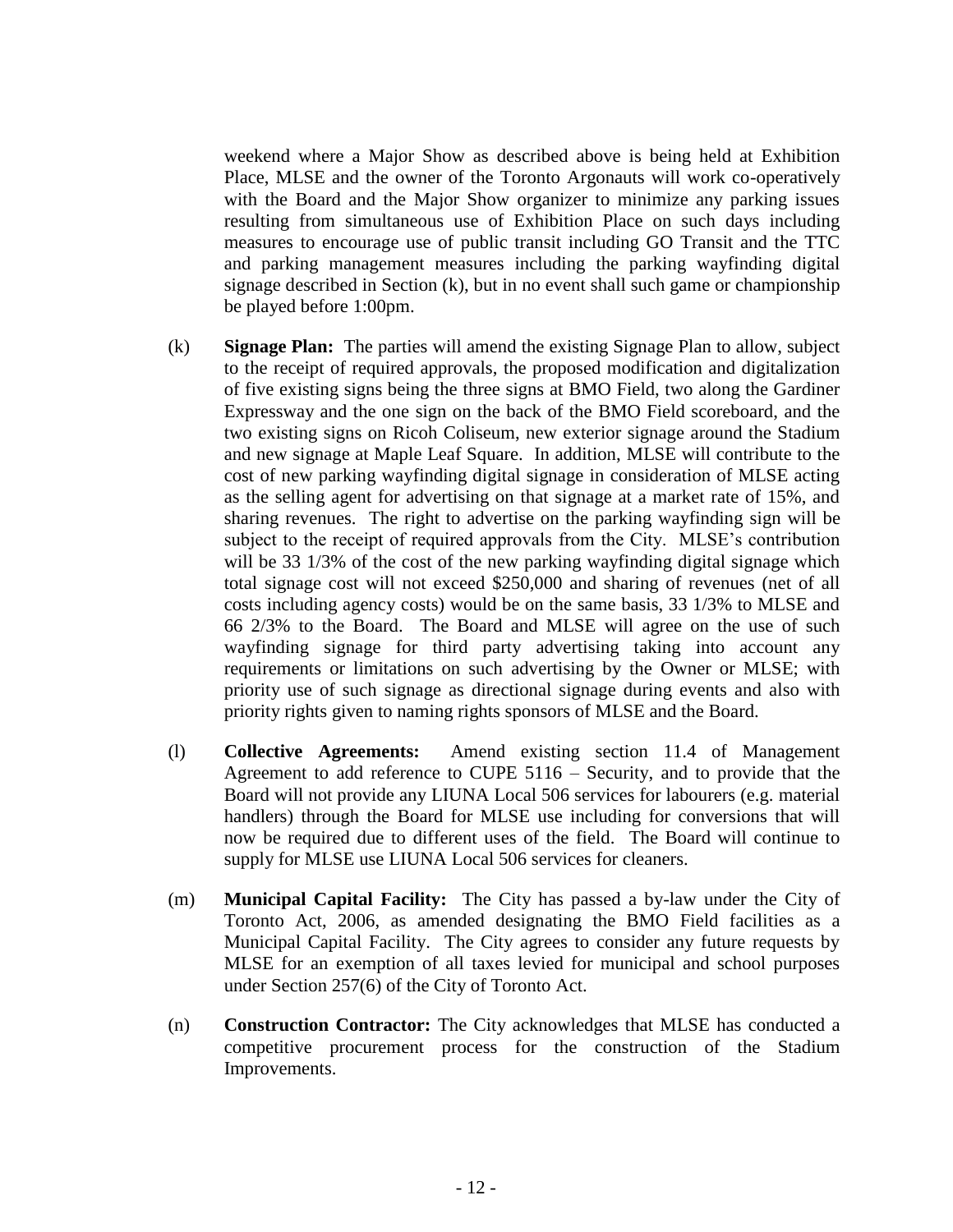- (o) **Indemnification:** For clarity, MLSE acknowledges and agrees that the indemnification by MLSE in its capacity as Manager extends to any claim by the Team under the Team Licence and User Agreement against the Board as Licensor resulting from the non-performance or breach by MLSE of the obligations of the Licensor to the Team for which MLSE in its capacity as Manager is responsible.
- (p) **Options to Renew:** MLSE shall have the option with the consent of the Owner, to extend the terms of the Management Agreement for two extensions of 5 years each on the same terms and conditions subject to such amendments as either party may propose and which would be considered then fair market terms to the performance of the services and the arrangements contemplated in the Management Agreement, and the parties shall act in good faith to settle such terms and conditions provided that if mutual agreement has not been obtained within a period of one hundred and twenty days of the exercise of this first option right or any extended period by agreement of the parties, this first option right shall be terminated and of no further force or effect.
- (q) **Other:** Such other terms as may be reasonable and necessary to render the Management Agreement consistent with the terms of this LOI.

# **2. Team Licence and User Agreement:**

The parties agree that the Team Licence and User Agreement shall be amended as follows:

- (a) **Term:** The term will be extended to December 31, 2037.
- (b) **User Fees:** All amounts payable by the Team to the Licensor (as defined under the TFC User Agreement) thereunder shall continue to be treated as Stadium "Gross Revenues" and shall be deposited into the Stadium bank accounts.
- (c) **Licensor Sponsorship Payment.** The Licensor Sponsorship Payment will no longer be payable and Section 5.1.3 will be deleted.
- (d) **Parking:** The current Parking Arrangements will continue in full force and effect except that Section 5.2.1 of TFC User Agreement to be amended to delete the increase in percentage of Parking Gross Revenues payable by the Licensor to the Team to 40%. Percentage payable will remain at 33 1/3% until December 31, 2037 and will be applicable to all TFC and Argos games.
- (e) **Other:** Such other terms as may be reasonable and necessary to render the TFC User Agreement consistent with the terms of this LOI.

#### **3. Naming Rights Licence Agreement:**

The parties agree that the Naming Rights Licence Agreement shall be amended as follows: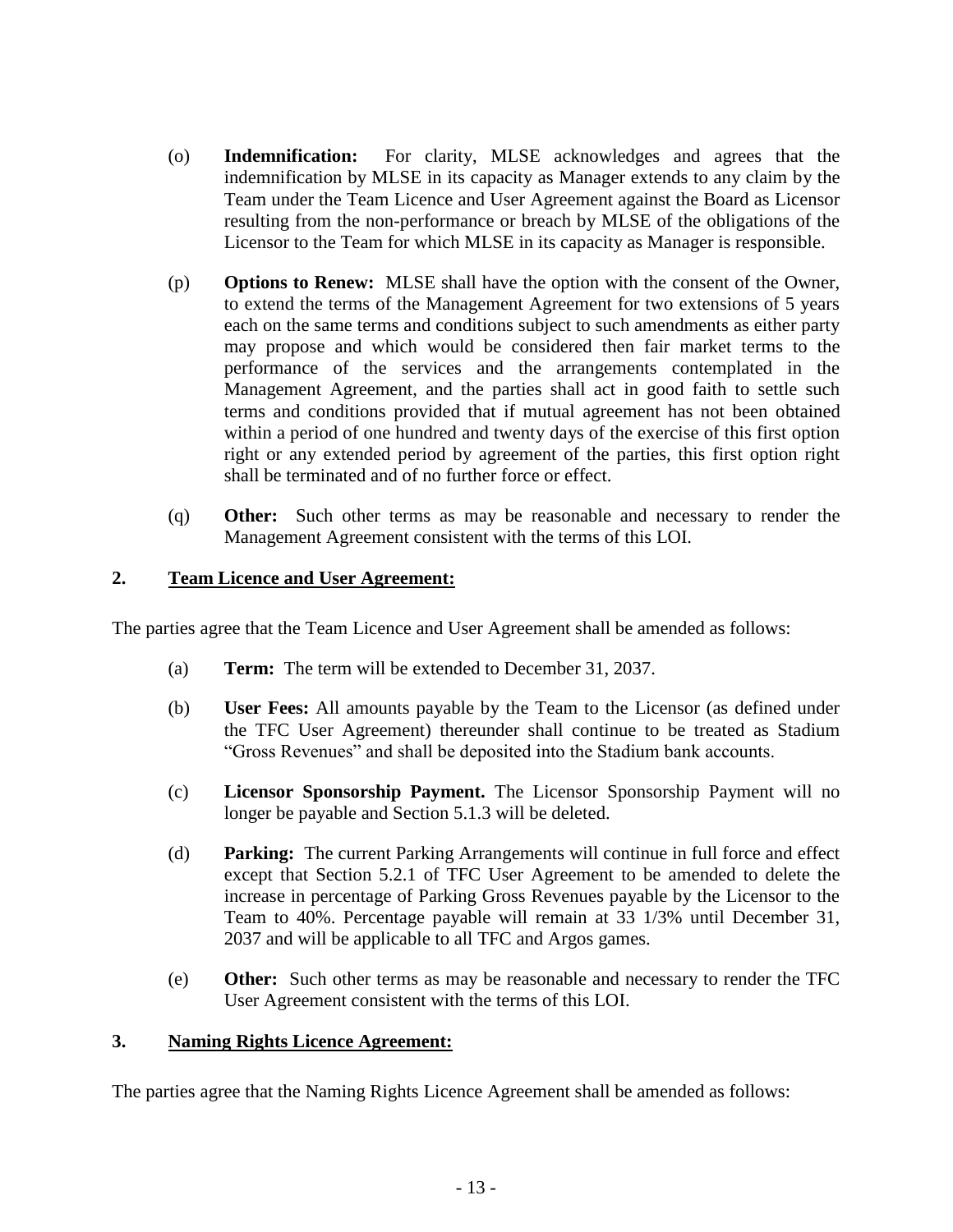- (a) **Term:** The Naming Rights Licence Agreement shall be extended until December 31, 2037.
- (b) **Board Naming Rights Sponsor:** Section 2.4(iv) shall be amended to include the Allstream Centre as a Board Naming Rights Sponsor.

### **4. Stadium Project Agreement:**

The parties will enter into one or more project agreements that will include the following terms:

- (a) **Term:** A proposed construction period (inclusive of Phase 1 and 2) commencing on July 1, 2014 and ending on May 1, 2016, and if the Phase 3 Stadium Improvements are undertaken by MLSE in accordance with this LOI, such Phase 3 construction period as determined between MLSE and the Board/City;
- (b) **Construction:** MLSE would undertake all matters related to the design and construction of the Stadium and be responsible for the construction of the Stadium on time and on budget. MLSE will be responsible for all construction overruns and environmental remediation with respect to the Stadium Improvements. Conditions under the agreement shall include the following:
	- (i) MLSE shall, prior to commencing construction, obtain all necessary permits and approvals at its sole expense.
	- (ii) Union and trade association agreements for Exhibition Place shall apply to the construction work and MLSE shall ensure that all work is done in compliance with those agreements;
	- (iii) Representatives and consultants (if any) of the Board/City shall be entitled to regular periodic updates and reviews from MLSE as to material/significant matters during the design and construction process with reasonable access to the site and to all relevant plans, drawings, development documentation and other relevant materials. MLSE shall consult with the Owner to discuss and address any concerns respecting the performance of the design and construction work.
	- (iv) MLSE shall comply with the holdback provisions of the *Construction Lien Act* and shall forthwith cause any such liens to be removed. MLSE shall indemnify the Board/City against any and all claims, loss, costs and expenses as a result of any lien or claims for lien. Nothing in this LOI or resulting agreements shall authorize MLSE, or imply any consent or agreement or request on the part of the Owner, to subject the Owner's estate or interest in Exhibition Place or the Stadium to any construction lien or any other lien of any nature or kind whatsoever.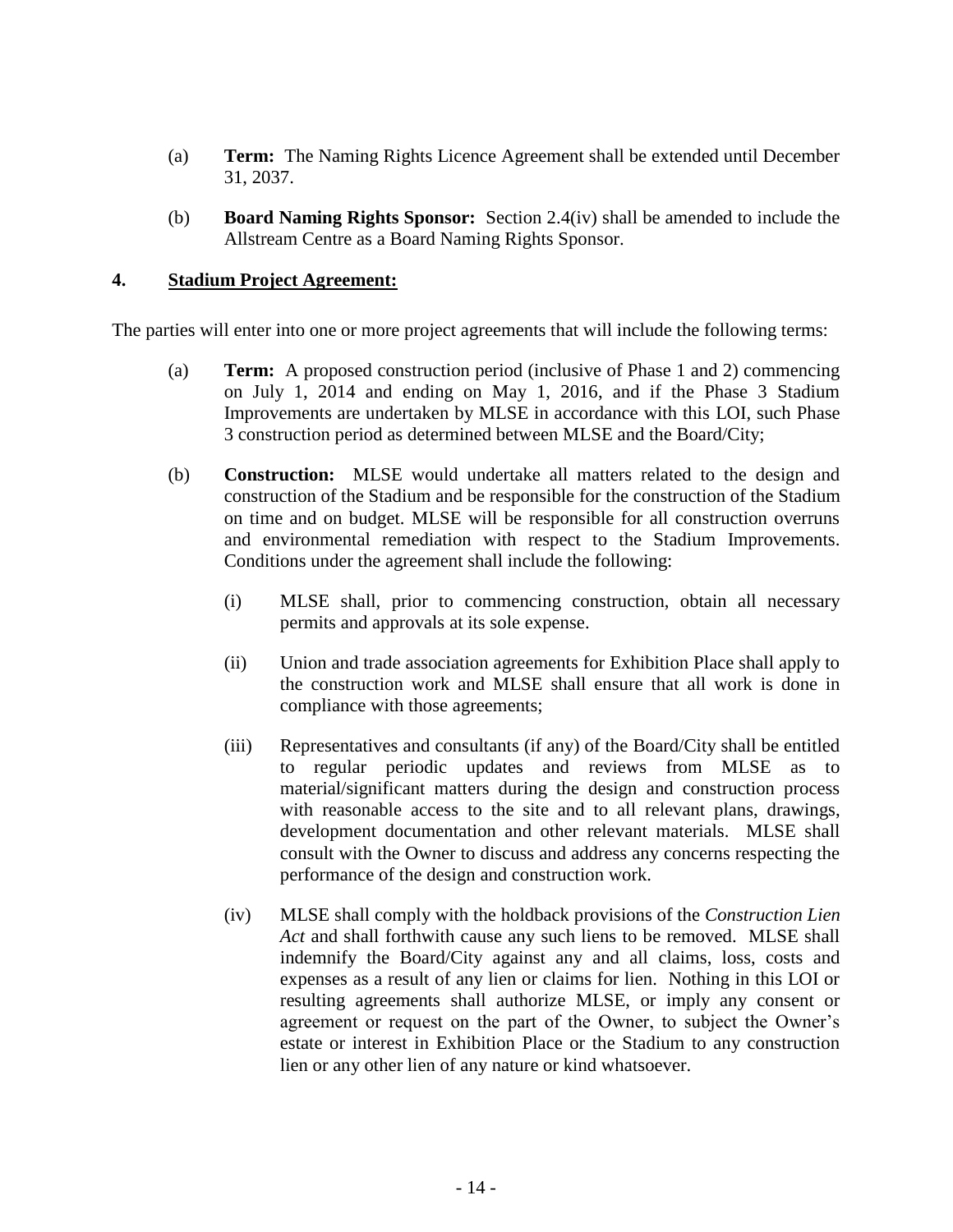- (v) MLSE shall ensure that performance bonds, labour and materials bonds and construction period insurance have been provided or arranged to the satisfaction of the City's Manager of Insurance and Risk Management.
- (vi) Substantial completion shall be in accordance with the substantial performance requirements of the *Construction Lien Act* and the anticipated date of substantial completion is in time to allow the use of the Stadium as described in Part I Section 3 to commence by May 1, 2015 in respect to the Phase 1 Stadium Improvements, to commence by May 1, 2016 in respect to the Phase 2 Stadium Improvements and to commence by May 1, 2017 in respect to the Phase 3 Stadium Improvements in the event the arrangements for the Toronto Argonauts are in place for a construction commencement of July 1, 2016.
- (vii) MLSE shall ensure that all third party agreements for the construction and related services contain the usual events of defaults and remedies, including termination.
- (viii) MLSE shall ensure that all principal construction and consulting agreements entered into by MLSE shall permit the Board/City to assume MLSE's position if the Management Agreement is terminated.
- (ix) MLSE shall be responsible, at its expense, for the repair or restoration of any damage or other disturbance to the Stadium or Exhibition Place as a result of the construction.
- (x) MLSE shall cause the construction contractor to deliver a set of as-built drawings to the Owner.
- (c) **Construction Protocols:** MLSE shall co-operate with the Owner and the Canadian National Exhibition Association (the "**CNEA**") during the construction period so as to minimize the disruption that the construction of the Stadium Improvements will have on the CNE, all trade and consumer events, conferences and tenant events held on the grounds at Exhibition Place.

# **5. Contribution Agreement:**

If necessary, new or amended Contribution Agreement(s) for the Stadium Improvements which will provide funding to enable the Stadium to serve as the home venue for the Toronto Argonauts and to enhance the Stadium's ability to attract major international sporting events, shall be as approved by the City, Ontario and Canada to reflect the transaction contemplated in this LOI, including such other terms as may be agreed by the parties and are satisfactory to the Chief Executive Officer of Exhibition Place, the Deputy City Manager & Chief Financial Officer and the City Solicitor.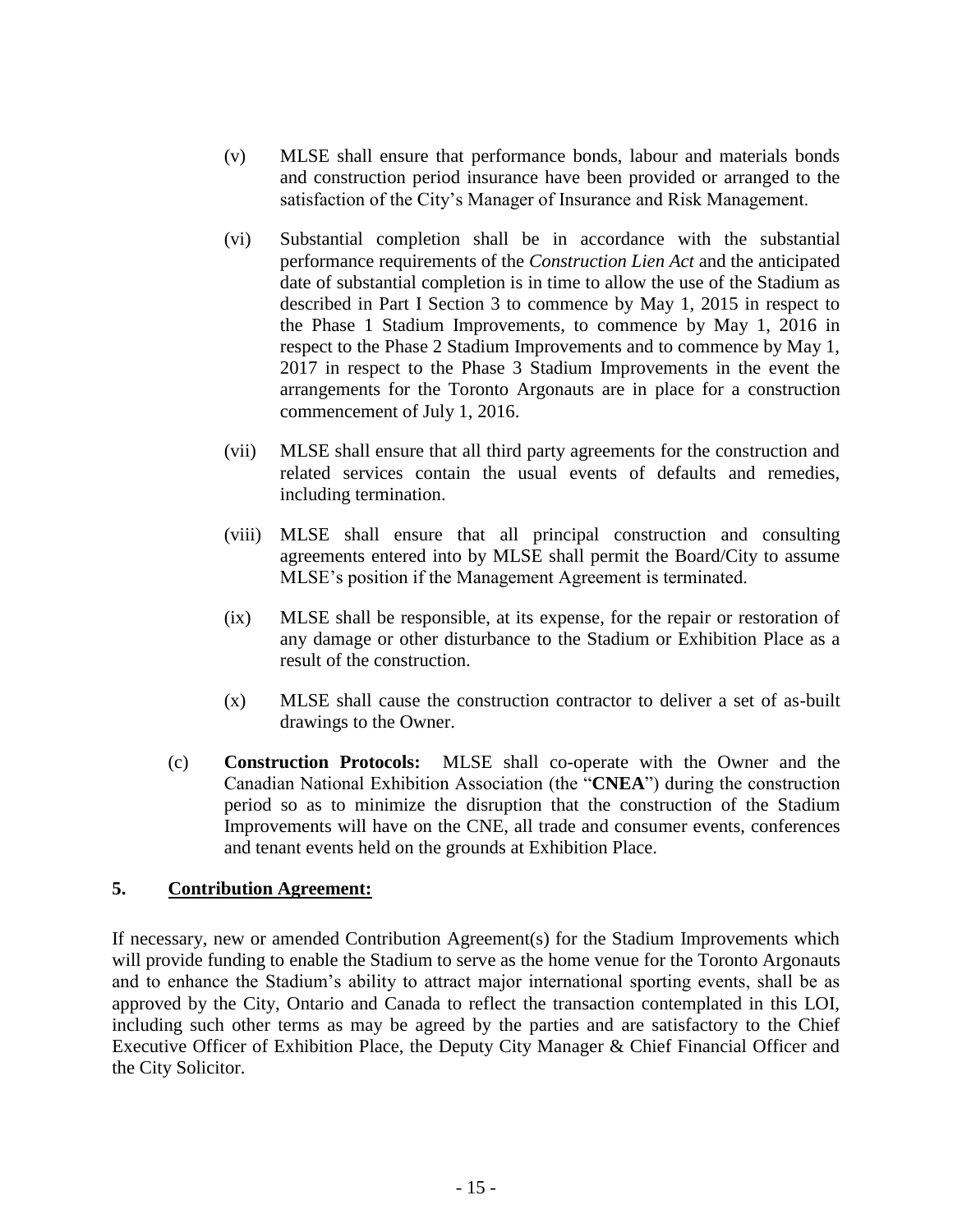# **6. CNEA Agreement:**

MLSE shall, prior to commencement of construction of any Stadium Improvements, at its sole cost, in respect to the requirements of the agreement between the City, Board and the CNEA dated July 2, 2013 (the "**CNEA Agreement**") with respect to construction disruption and the removal of lands or buildings from use by the CNEA, including the provision of two years' notice respecting redevelopment of any part of the lands or buildings of Exhibition Place that would have the effect of removing those areas from use by the CNEA or would cause a substantial material financial loss to the CNEA as required under the CNEA Agreement, negotiate a satisfactory arrangement that addresses all of the above requirements to the satisfaction of the CNEA and MLSE and without placing any burden or obligation on Exhibition Place or the City. The Owner will co-operate with and assist MLSE in this regard and the Owner is entitled to be satisfied that such agreement with the CNEA does not place any burden or liability on the Owner. Costs, if any, incurred by MLSE in relation to the CNEA may be included as Operating Costs or as a capitalized expenditure of the construction of the Stadium Improvements.

# **7. Timetable:**

The parties acknowledge that they have developed the following timetable for completing the work on the matters required prior to commencement of construction of the Stadium Improvements.

|      | i. City Council Approval of LOI                                                                                                                        | June 10, 2014     |
|------|--------------------------------------------------------------------------------------------------------------------------------------------------------|-------------------|
| ii.  | Signage Condition Date (Part I,<br>2(b)(ii))                                                                                                           | August 29, 2014   |
| iii. | Negotiation and Finalization of<br>Agreements                                                                                                          | August 29, 2014   |
|      | iv. Phase I Site Mobilization<br>(within existing Stadium area)                                                                                        | July 1, 2014      |
|      | v. Condition Date: Phase 1 and<br>Phase 2 Site plan control<br>approval obtained and building<br>permits available (Part<br>$\blacksquare$<br>2(b)(i)) | September 2, 2014 |
| Vİ.  | Completion of Phase 1 Stadium<br>Improvements                                                                                                          | May 1, 2015       |
| V11. | Completion of Phase 2 Stadium<br>Improvements                                                                                                          | May 1, 2016       |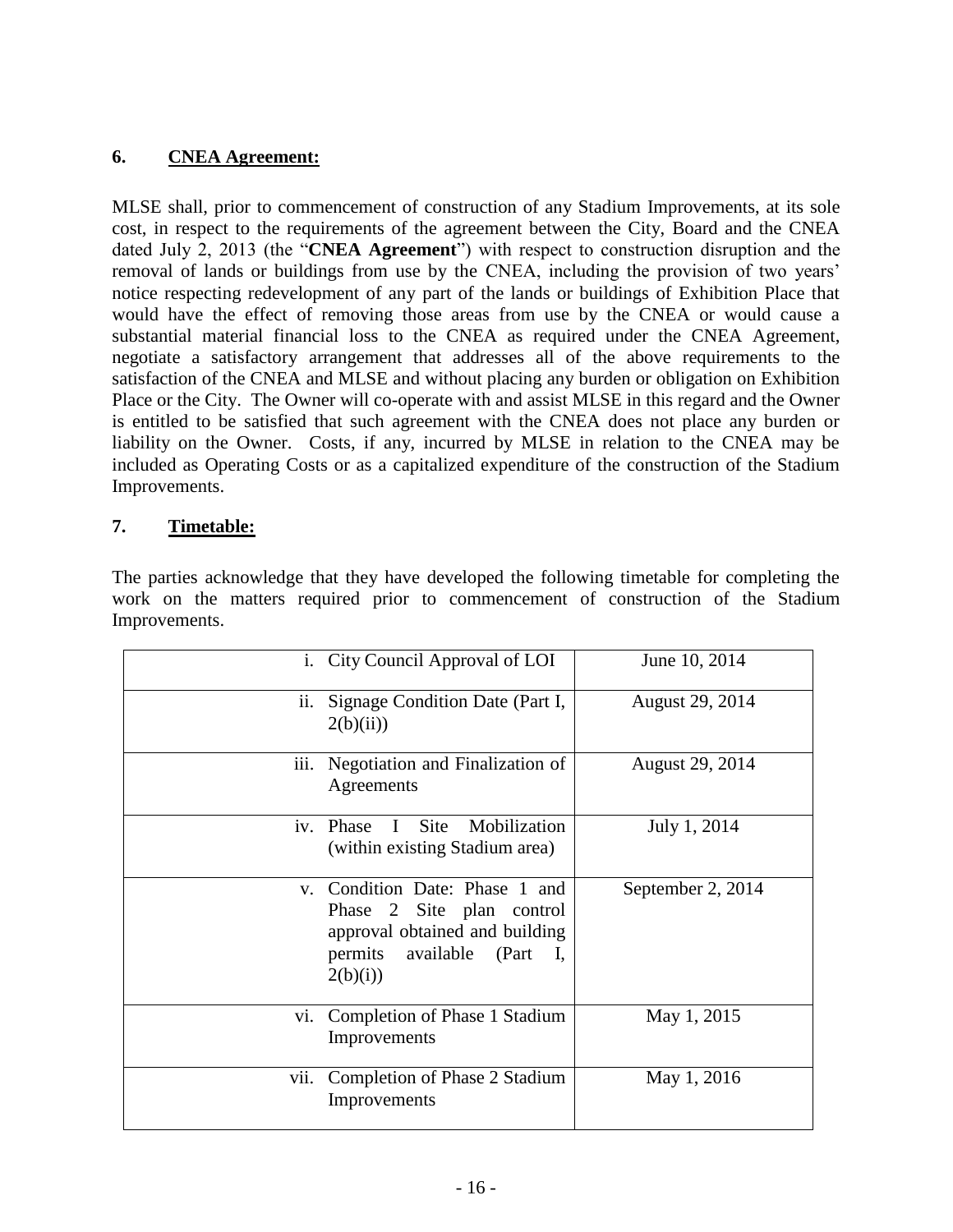|                             | viii. Condition Dates - Phase 3 |  |  |  | May 15, 2017 |
|-----------------------------|---------------------------------|--|--|--|--------------|
| <b>Stadium Improvements</b> |                                 |  |  |  |              |

### **8. Effective Date:**

The effective date of the amendments to the agreements contemplated in Section 7 of Part I and in this Part II is January 1, 2014 (the "**Effective Date**").

# **PART III. ADDITIONAL TERMS**

#### **1. Exclusivity:**

From the date this letter is approved by The Board of Governors of Exhibition Place and City Council and until formal documentation has been executed by the parties or negotiations have been discontinued, the parties agree not to take any action or engage in any negotiations with unrelated third parties either for the construction, management or use of the Stadium or similar facilities within the Greater Toronto Area.

#### **2. Non-Compete:**

The City shall not use, operate, manage nor grant or permit a third party the right to use, occupy, operate or manage any building, structure, facility or complex or any portion thereof of the grounds of Exhibition Place for purposes of a professional soccer team(s) without the consent of MLSE which consent may be unreasonably withheld.

#### **3. Public Disclosure:**

Once this letter has been delivered, the Board/City will be permitted to publicly disclose the terms and conditions outlined in this letter agreement in its sole and absolute discretion.

#### **4. Indemnity:**

MLSE will indemnify and hold harmless the Board, the City of Toronto, and their respective elected officials, directors, officers, agents and employees from and against any and all losses, claims, liability, damage, action or expense (including without limitation, costs and legal fees) arising out of or relating in any way to the negligence or wilful misconduct of MLSE in the entering into or performance or purported performance of their obligations under this LOI or any negligence or wilful misconduct of any person for whom they are in law responsible. The City and Board will indemnify and hold harmless MLSE, and its directors, officers, agents and employees from and against any and all losses, claims, liability, damage, action or expense (including without limitation, costs and legal fees) arising out of or relating in any way to the negligence or wilful misconduct of the City or the Board in the entering into or performance or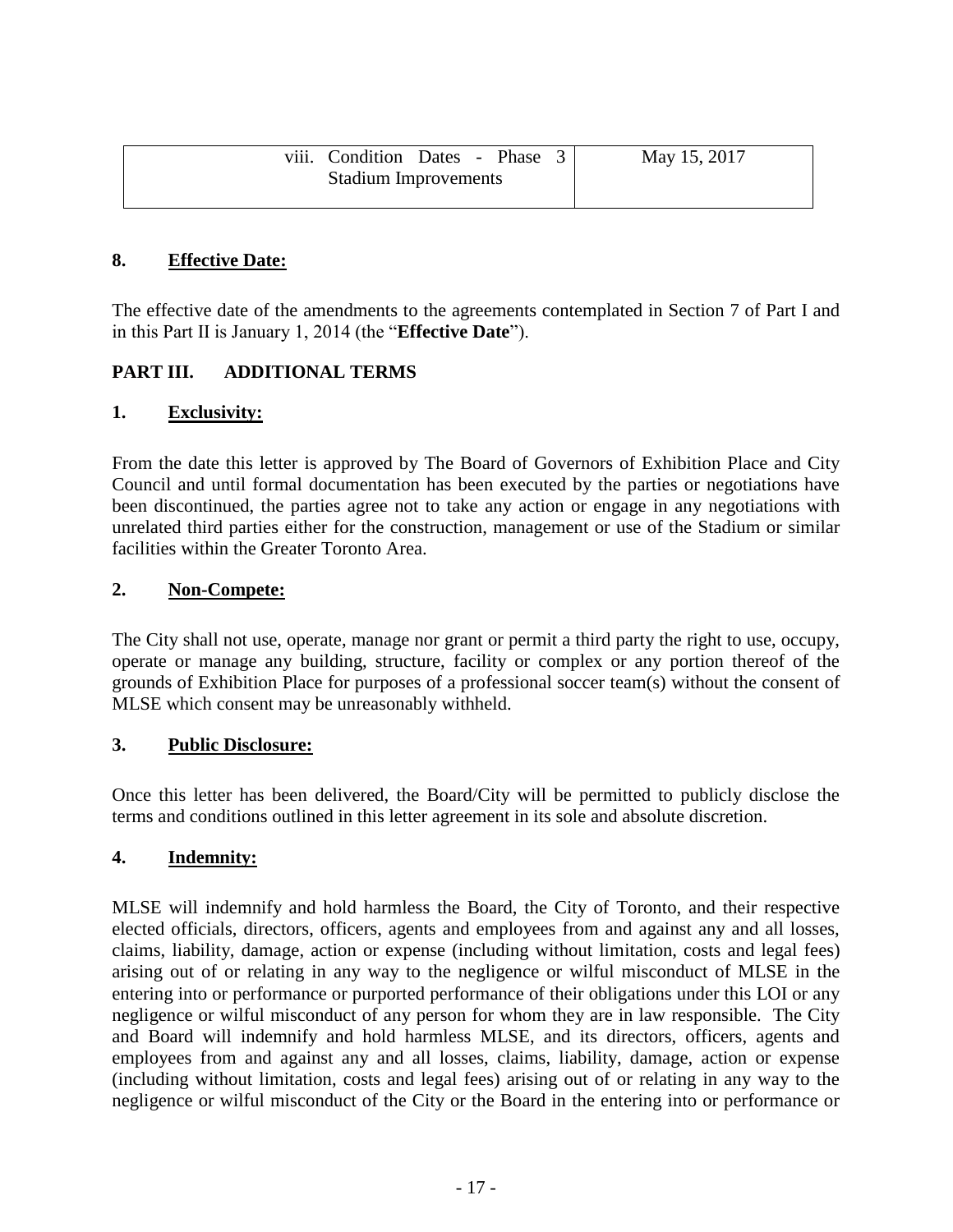purported performance of their obligations under this LOI or any negligence or wilful misconduct of any person for whom they are in law responsible.

# **5. Assignment:**

MLSE may not assign, convey or transfer in any way its rights under this LOI without the prior written consent of the Board and the City, which may be arbitrarily and unreasonably withheld.

# **6. Termination:**

If any party fails to provide information or perform any other obligations required pursuant to this LOI within the time periods stipulated, the other party may give notice to the nonperforming party of said failure to perform and, if the non-performing party fails to rectify the situation within ten (10) days following receipt of said notice, the party giving notice may terminate this LOI.

In each and every such instance, if a party exercises its right to terminate this LOI, the other party hereby acknowledges and agrees that it will have no claim against the terminating party for any costs and expenses incurred by it prior to the date of termination.

# **7. Good Faith Negotiations:**

Upon execution of this LOI by the parties, the parties agree to work diligently, co-operatively, and in good faith with one another toward the shared goal of negotiating, finalizing and executing binding agreements along the lines set out in this LOI. For clarity, the parties acknowledge that many of the particulars set out in this LOI are statements of principle and in developing the final binding agreements the implementation of these principles will necessarily require a number of related amendments to any of the existing agreements contemplated to be amended in this LOI. If the parties are unable, notwithstanding good faith efforts, to finalize the required Agreements to implement this LOI within 30 days of the date hereof, and unless this time period is extended by mutual agreement, this LOI is terminated and neither party shall have a claim against the other with respect to this LOI or any matters arising therefrom.

# **8. Force Majeure:**

Each of the parties will be excused from the performance of any obligation hereunder to the extent that such obligation is hindered or prevented by any strike, boycott, lockout or other labour dispute, any act of God, any riot, civil disturbance, act of terrorism or any act of war or of the public enemy; any fire or theft, any present or future governmental law, ordinance, rule or regulation, or any other cause or contingency beyond the parties' control (other than a lack of financial resources).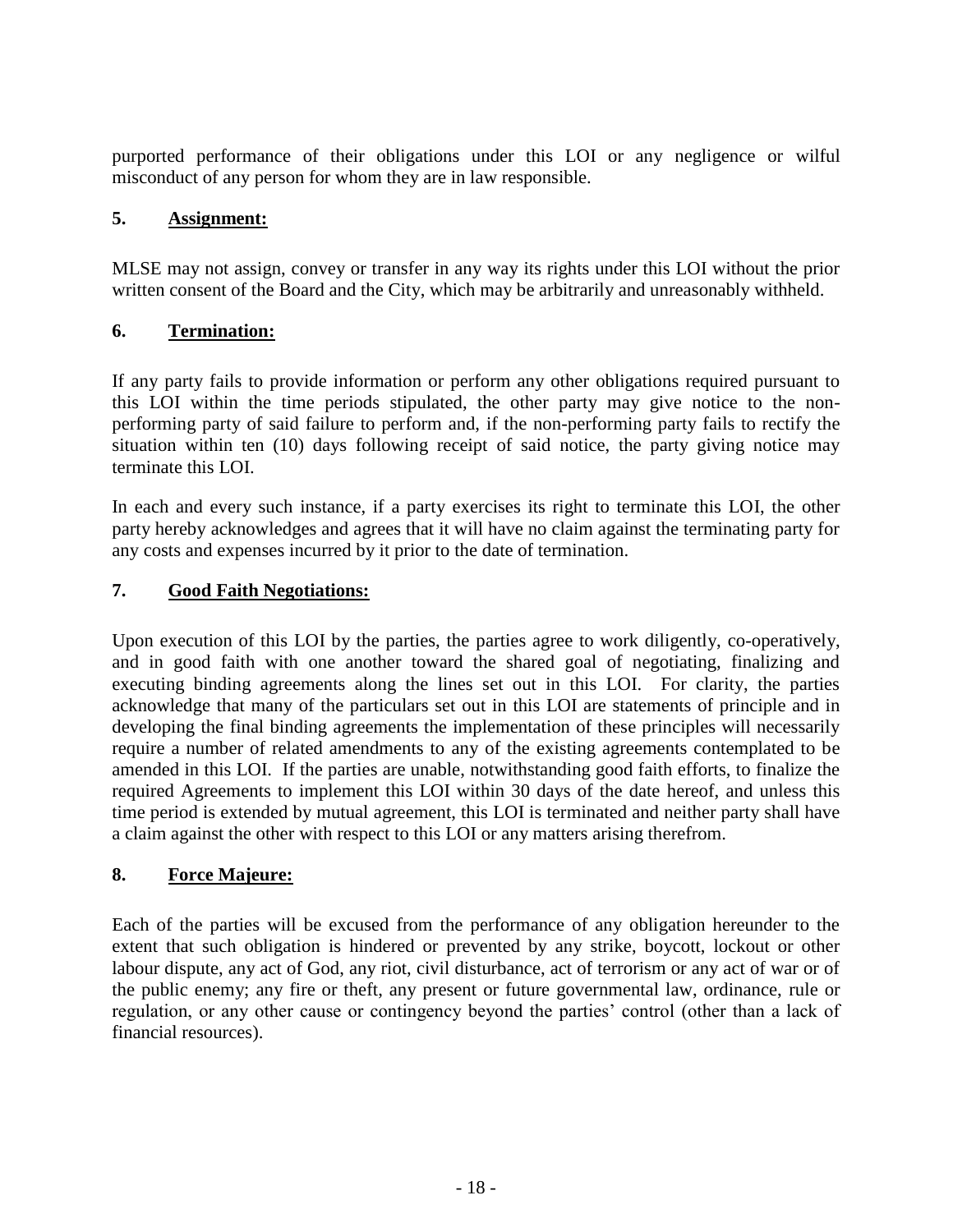### **9. Representations:**

The parties all represent and warrant of the date hereof as follows and acknowledge that the other parties are relying on such representations and warranties in connection with the transactions contemplated by this LOI:

- (a) Each party is a corporation duly incorporated, organized and subsisting under the laws of the Province of Ontario.;
- (b) They have the power, authority and right to: (i) enter into and deliver this LOI; and (ii) perform their obligations under and as contemplated to be performed pursuant to this LOI;
- (c) This LOI is binding on the parties as set out herein, and constitutes valid and legally binding obligations of the parties; and
- (d) The entering into and the delivery of this LOI and the performance of the obligations of the parties hereunder will not result in the violation of:
	- (i) any of the provisions of the constating documents or by-laws of any party; or
	- (ii) Any agreement or other instrument to which they are a party or by which they are bound.

#### **10. Execution:**

This letter may be executed in any number of counterparts, each of which will be deemed to be an original and all of which taken together will be deemed to constitute one and the same.

If you are interested in pursuing the transactions contemplated by this letter on the basis outlined herein, please acknowledge by executing one copy of the letter where indicated and returning same to the undersigned as soon as possible.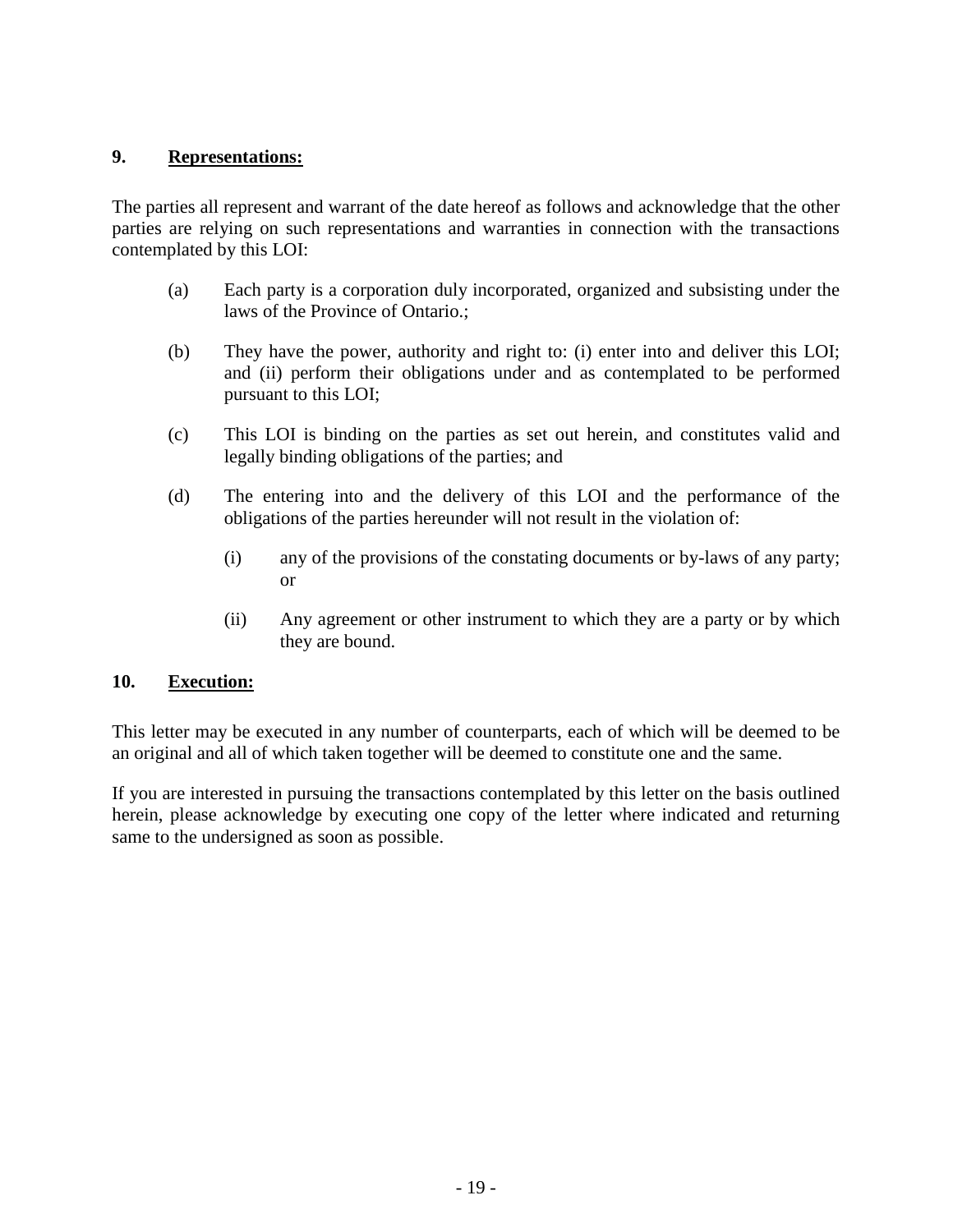Yours truly,

# **MAPLE LEAF SPORTS & ENTERTAINMENT LTD.**

Per:

Timothy J. Leiweke President and Chief Executive Officer

AGREED TO AND ACCEPTED THIS \_\_\_ DAY OF \_\_\_\_\_\_\_\_\_\_\_\_, 2014.

# **CITY OF TORONTO**

Per:

Rob Rossini Deputy City Manager and Chief Financial Officer

<u> 1980 - Johann Barbara, martin a</u>

Per:

Ulli Watkiss City Clerk

# **THE BOARD OF GOVERNORS OF EXHIBITION PLACE**

Per:

Dianne Young Corporate Secretary

Per:

Fatima Scagnol Corporate Secretary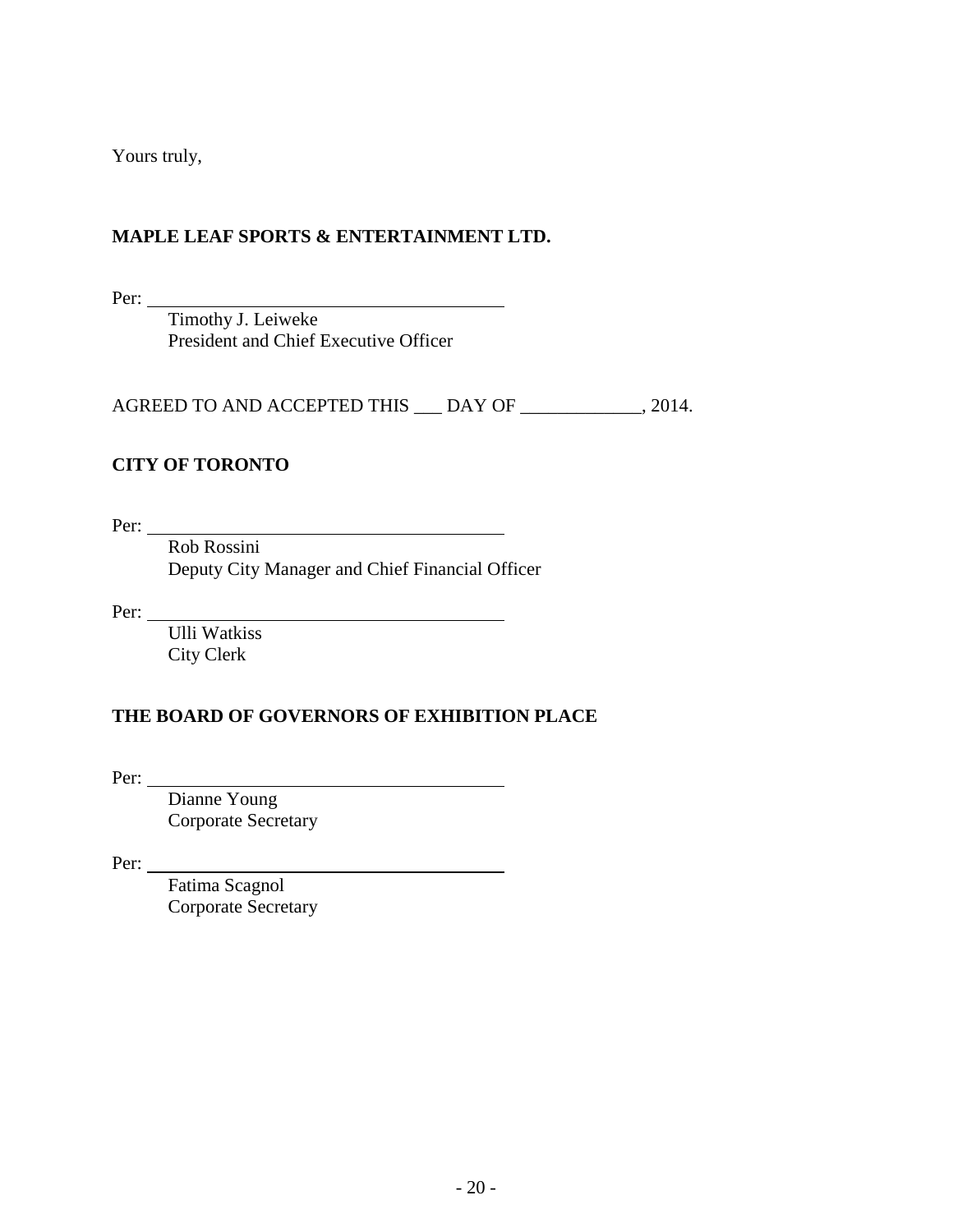#### **Schedule A**

#### **Description of Stadium Improvements**

The Stadium Improvements will consist of the expansion of the Stadium to a new seating capacity of 30,000 during Phase 1 together with additional seating tier and suites and club areas on East side, interior alterations to the West Grand Stand to accommodate new premium spaces, an expanded Rogers Club and a new south-end videoboard. During Phase 2 a new roof canopy, and during Phase 3 the provision for a temporary expansion to a 40,000 seating capacity, additional new south stand seating of 1,300 seats, reconfiguration of the north and south seating areas, and new CFL dressing rooms (location tbd). The scope of work for Phase 1 to be determined during the design effort. The Phase 3 Stadium Improvements are conditional on the satisfaction or the waiver of the conditions set out in Part I, paragraph 2(c) of the LOI.

In no event without the approval of the Board in its sole discretion will any improvements extend beyond the existing licenced area of the Stadium:

- (i) A maximum of 95 feet east of the existing east property line
- (ii) A maximum of 15 feet west of the existing west property line provided that the concrete plaza is also extended the same distance to the west;
- (iii) A maximum of 15 feet south of the existing south property line;
- (iv) Zero feet north of the existing north property line

Such extensions are for the purposes of the Stadium Improvements and do not include an allowance for any requirements of the City during the approvals process including site plan approvals for the Stadium Improvements such as sidewalks and setback areas, and any such City requirements will be additional permitted extensions. MLSE agrees that any such City requirements will be at the cost of MLSE and included as part of the Stadium Improvements budget.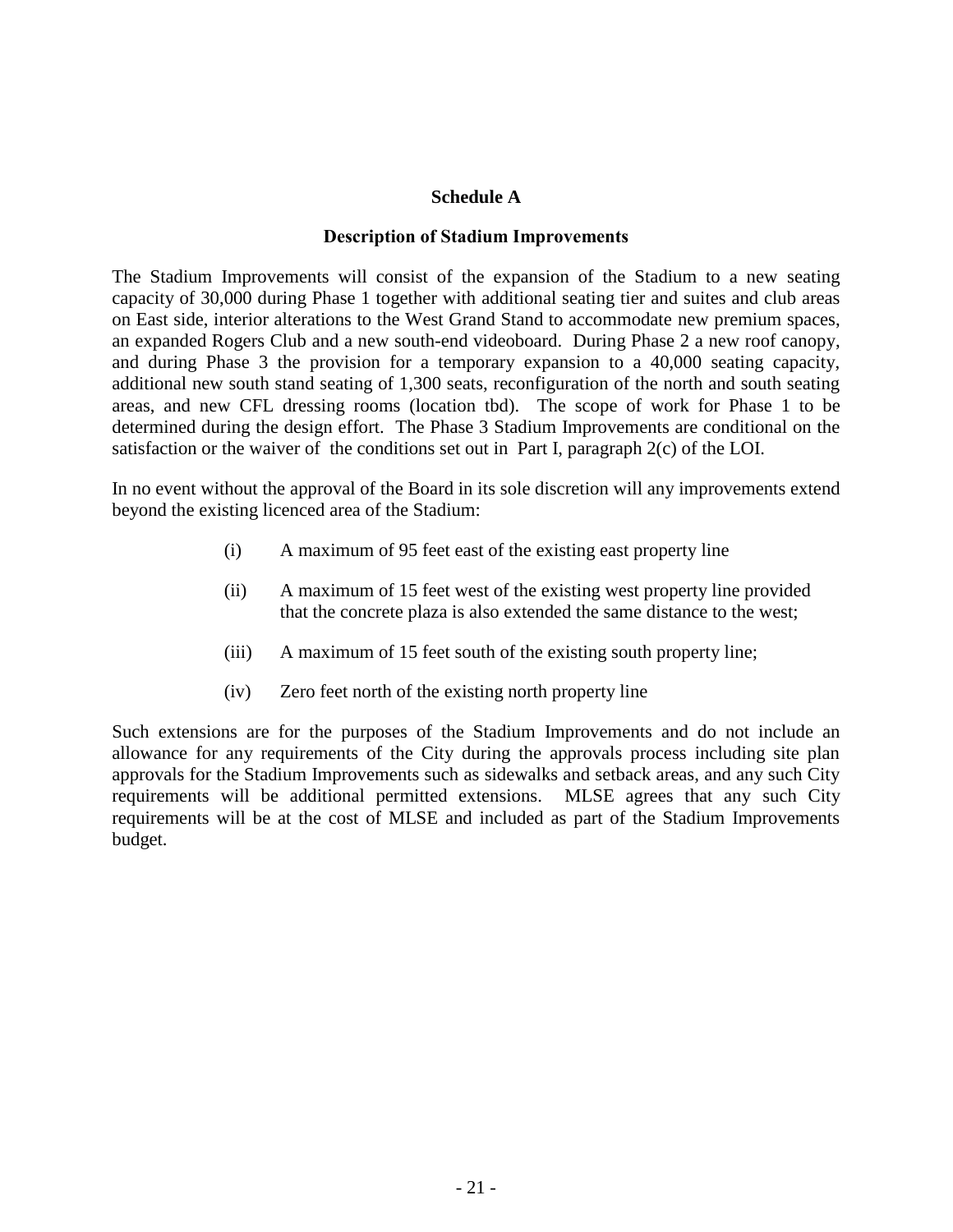#### **Schedule B**

#### **Summary of Key Management Agreement Provisions**

# **ARTICLE 2 – ENGAGEMENT OF THE MANAGER, SCOPE OF SERVICES, RIGHTS AND RESPONSIBILITIES**

1. **Section 2.1 - Engagement**. The Manager will no longer be acting as agent for the Owner but in its own capacity as Manager and therefore contracting on its own behalf in order to meet its obligations for the provision of the Stadium Services and Operations. The specific requirements placed on the Manager in Section 2.1 respecting the performance of the Stadium Services and Operations have been removed. The definition of the Standard to be amended to cover the condition of the Stadium as follows:

> "**Standard**" (i) where used to refer to a state or condition, means a facility suitable for use as a Tier II level sports and entertainment facility which is of similar age, size, condition, design and volume and nature of use as the Stadium, that is maintained in compliance with Applicable Laws and the terms of this Agreement; and (ii) where used to refer to a standard of operation, means that all facilities and services are operated as would be operated by a prudent owner of a Tier II level sports and entertainment facility of similar age, size, condition, design and volume and nature of use as the Stadium or as otherwise provided in accordance with the terms of this Agreement.

- 2. **Section 2.2 – Scope of Services.** The specified requirements are deleted save and except for:
	- (i) Section  $2.2(b)(vi)$  subject to the deletion of the words "subject to the Approval of the Owner" in the second and third lines of Section 2.2(b)(vi), and
	- (ii) Section 2.2(b)(vii) which will be revised as follows:

"Planning, preparation and conduct of and contracting for all Marketing by MLSE with respect to the Stadium and by the Board with respect to Exhibition Place shall be executed co-operatively to the intent of not compromising on a reasonable basis the marketing interests of either party."

- 3. **Section 2.3 - Standard of Performance** is modified by taking out the limitations of funding as a relief against performance to the Standard and that the Manager will also now have responsibility for any lack of performance of any third party contractors of suppliers that the Manager has contracted with. Also amended to address the required condition of the Stadium.
- 4. **Section 2.6 - Food and Beverage Operations**. The Food and Beverage Operations provisions may be modified to align and fall under the Stadium Services and Operations.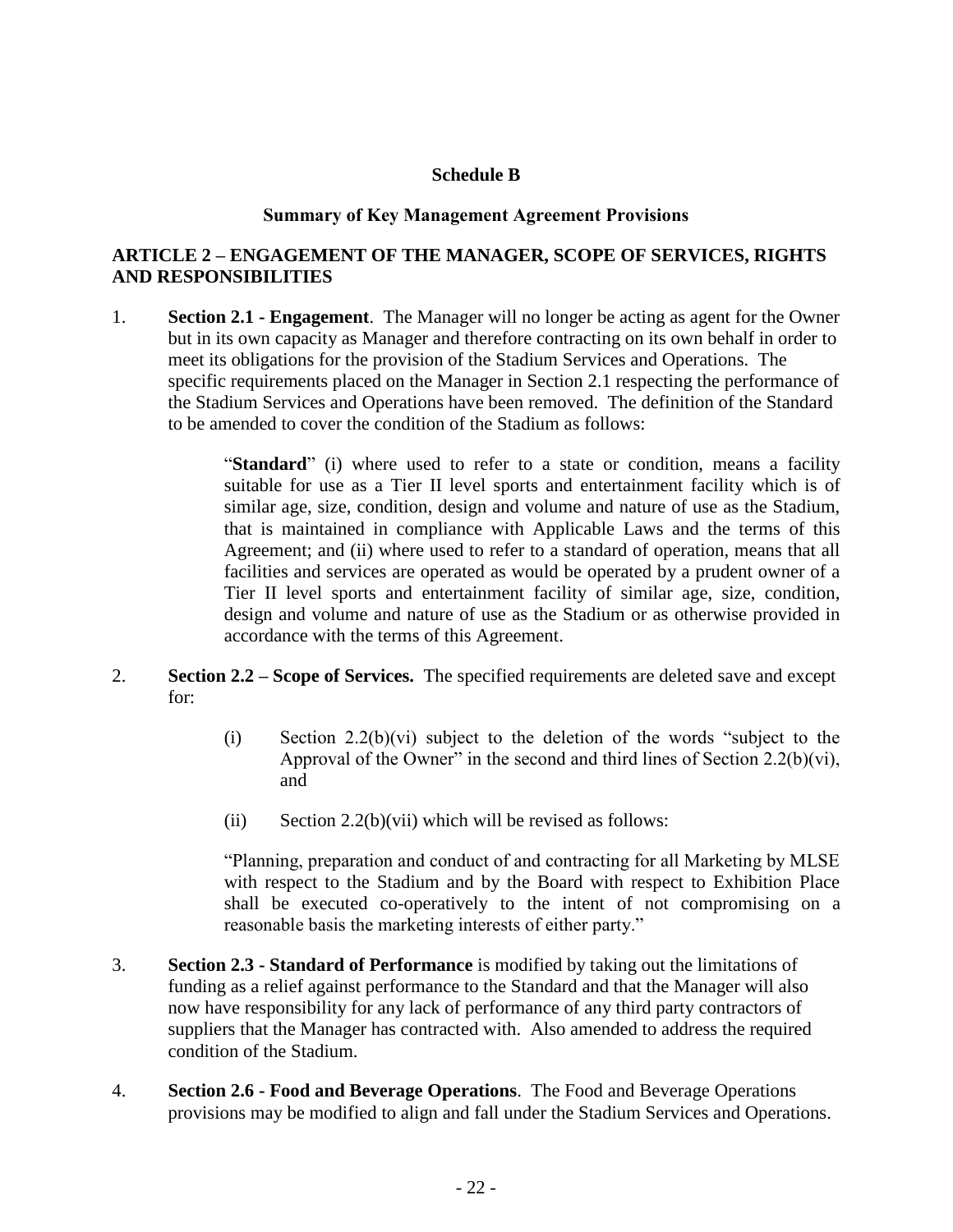# **ARTICLE 3 – FEES/DISTRIBUTIONS**

- 5. **Section 3.1 – Base Fee.** To be replaced with the Guaranteed Payment obligation of MLSE.
- 6. **Section 3.2 - Repayments of Contributions to Operating Losses and Capital Expenditures and Section 3.3 - Distributions and Payments from Remaining Excess Cash Flow**. Both Sections 3.2 and 3.3 would be deleted as with the new fee arrangements and risk assumption by MLSE as they are no longer necessary.
- 7. **Section 3.5 - Licensor Sponsorship Payments**. The Team Licensor Sponsorship Payment will no longer be made (this requires an amendment to Section 5.1.3 of the Team Licence and User Agreement). With the Guaranteed Payment structure in place the receipt of this payment as Gross Revenues would come back to MLSE and so is no longer necessary.
- 8. **Section 3.6 - Community Use Payment**. The Community Use Payment will no longer be made. This payment was an offset payment introduced at the time of the turf replacement and Lamport Stadium amendment made October 1, 2009 to the Management Agreement on account of lost Gross Revenue from reduced community use. Again, given the new Guaranteed Payment structure, the Community Use Payment is no longer necessary.
- 9. **Section 3.8 - Team Field Maintenance Costs**. The provision for the payment of Team Field Maintenance Costs has been deleted. Similar to the Community Use Payment, this payment obligation arose under the October 1, 2009 amendment and is no longer necessary given the Guaranteed Payment structure.
- 10. **Parking Revenues Payment**. For clarity, the provisions of the Management Agreement respecting the payment of Parking Revenues to the Board shall continue without amendment.

# **ARTICLE 4 - ANNUAL PLAN: BANK ACCOUNTS**

- 11. **Section 4.1 - Annual Budgets**. The provision of Annual Budgets and the provision in Section 4.2 for Reduced Budgets are deleted. The provision for an Annual Plan under Section 4.7 will continue and the delivery of the Annual Plan replaces the former delivery of the Annual Budgets.
- 12. **Section 4.3 - Bank Accounts**. The Manager will establish a bank account or accounts in its own name and ownership and changes will be made to this section consistent with the fact that the Owner no longer has any interest in the Bank Accounts.
- 13. **Section 4.4 - Operating Funds**. This has been revised to a statement that the Manager assumes all operating risk and is to be provided with full operating responsibility, including responsibility for Operating Costs and that the Owner shall have no responsibility to contribute to Operating Costs during the remainder of the Term. The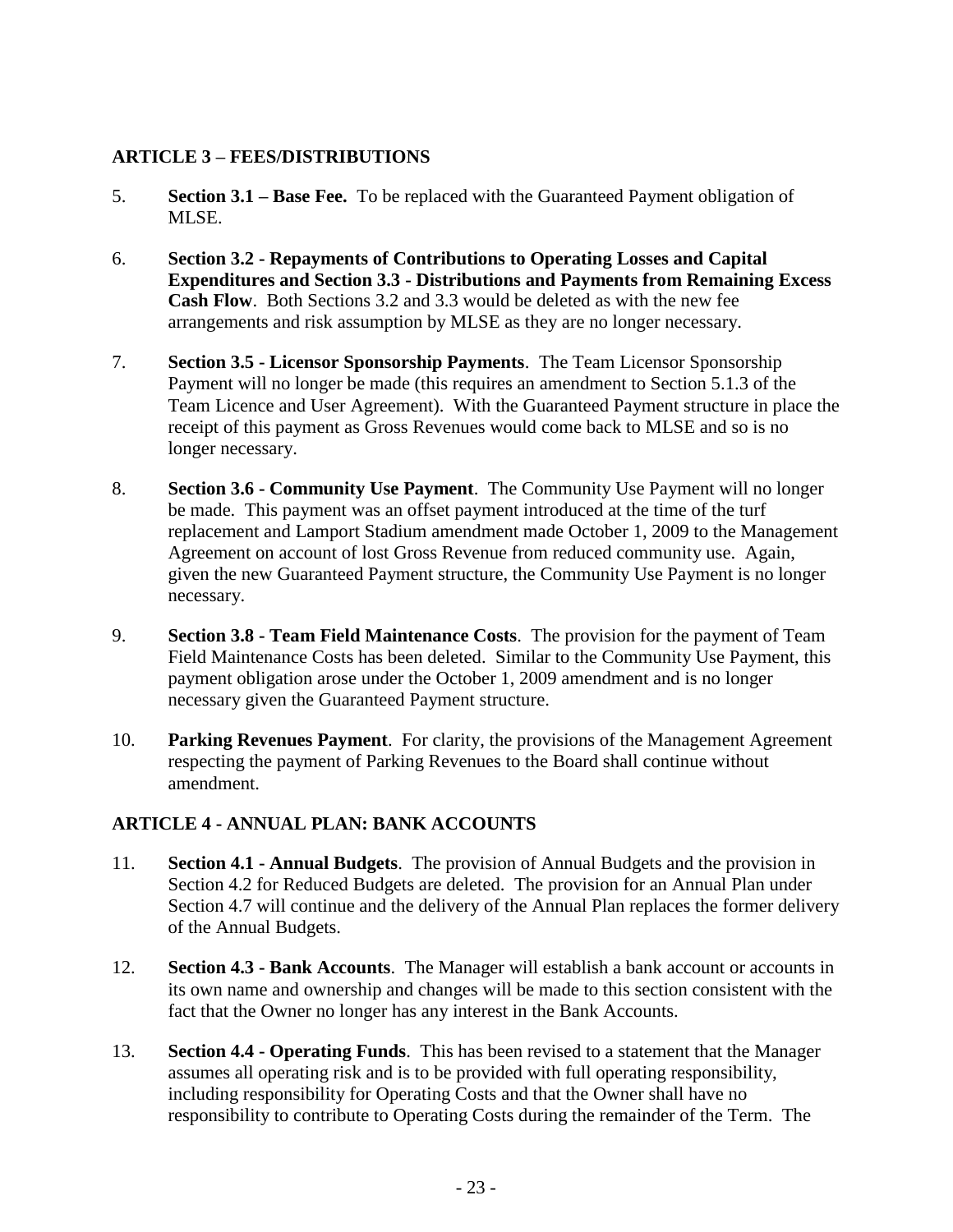Manager will commit to ensure operating funds are sufficient to maintain the Standard and in accordance with the Agreement and the Capital Expenditure requirements of the Annual Plan.

- 14. **Section 4.5 - Capital Expenditures**. This has been revised to a statement that the Manager shall assume all risk for Capital Expenditures and will be provided with full responsibility for maintaining the building condition to the Stadium and the Manager will make all Capital Contributions and the Owner shall have no responsibility for Capital Contributions. The Manager will commit to ensure Capital Expenditures are sufficient to maintain the Standard and in accordance with the Agreement and Capital Requirements in the Annual Plan. There will not be a requirement for a capital reserve to be set aside. The foregoing is without limitation to the provisions of Part II – 1(e) in the body of this LOI.
- 15. **Section 4.6 - Funding Operating Cost Shortfalls; Section 4.8 – Emergency; Section 4.9 - Owner's Working Capital; Section 4.10 - Payments from Gross Revenues**. These Sections are all deleted.
- 16. **Section 4.7 - Annual Plan**. MLSE will still submit an Annual Plan for the next Fiscal Year and will include all of the presently required information respecting planned operating and Capital Expenditures during the next Fiscal Year except for the Annual Operating Budget and Annual Cash Flow Budget which as described above will no longer be provided. The Owner would be consulted in the development of the Annual Plan but the Annual Plan would not be subject to the approval of the Owner. In addition MLSE will provide to the Board prior to the end of May in each Fiscal Year such information as is then available to MLSE describing the number and type of events and the anticipated services to be provided by the Board for these events over the following 12 months. MLSE shall also make a management presentation to the Board in February reviewing the prior Fiscal Year for information purposes only.
- 17. **Section 4.11 - Stadium Procurement Processes.** The opening paragraph shall be amended in the second line by deleting the words "other than Capital Repairs and Improvements" and the dollar values identified in the opening paragraph will be revised from time to time in accordance with any such provisions in similar procurement policies of the City. Section 4.11(f) shall be amended by deleting all of the words beginning with "provided" in the second line. In addition MLSE may use the same service providers, contractors and suppliers as are under contract with MLSE at its other facilities provided that this is done in compliance with the applicable terms of this Agreement (e.g. Fair Wage, Collective Agreements).

# **ARTICLE 5 - RECORDS AND REPORTS**

18. **Section 5.2 - Quarterly Financial Statements**. This Section will be deleted.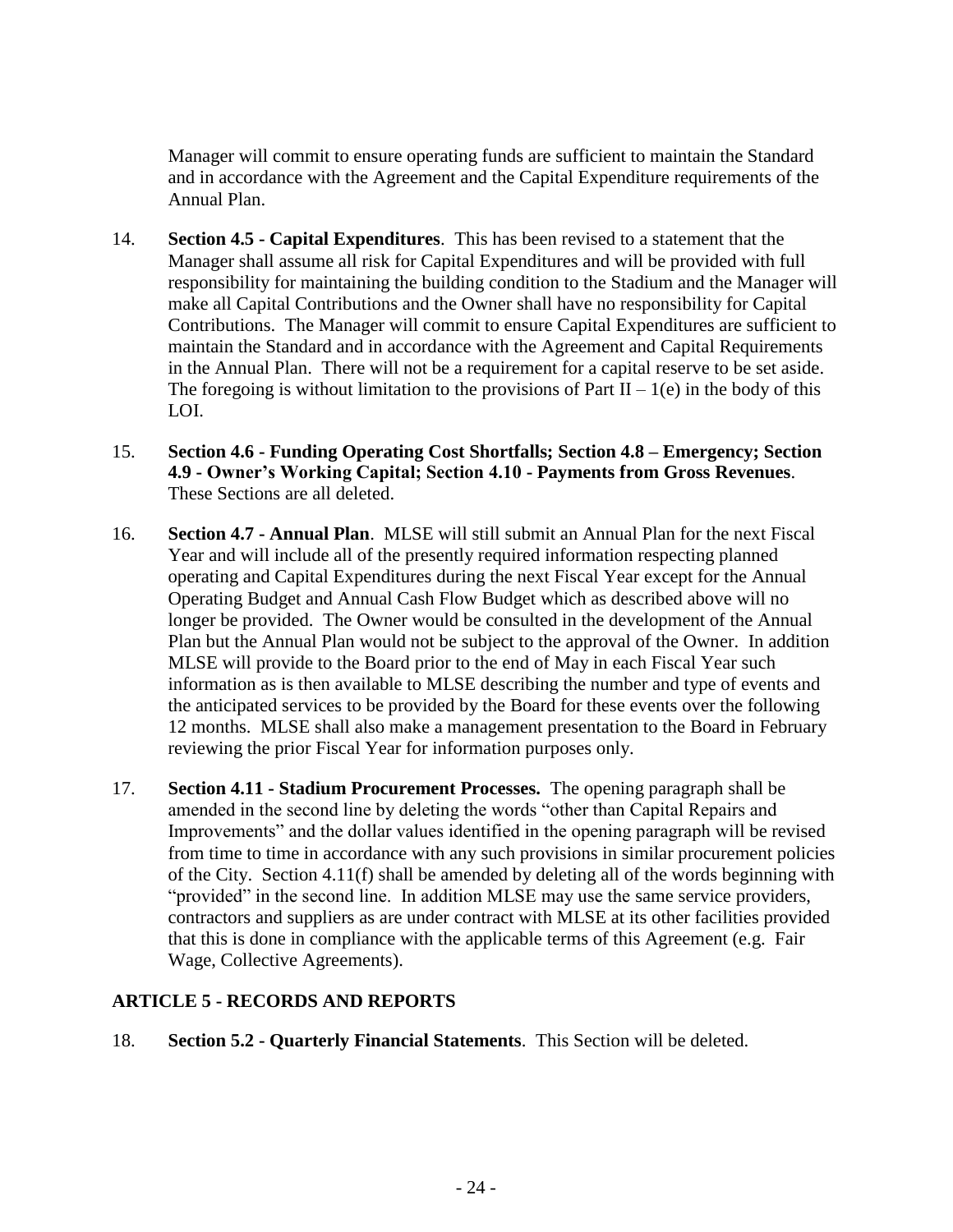- 19. **Section 5.2 - Annual Financial Statements**. This Section will remain with the minor deletion of the reference to the detailed statements as "in form previously Approved by the Owner". This Section includes the City's audit rights.
- 20. **Section 5.3 - The City's Special Audit Rights**. For clarity, this Section will remain.
- 21. **Section 5.5 - Monthly Reports**. This Section will be deleted.

# **ARTICLE 6 - PERSONNEL**

22. **Section 6.1 - Engagement of Manager's Personnel and Other Persons**. This Section is retained with the deletion of any requirements relating to any approval of the General Manager or the Board or the necessary conformance with the Annual Plan.

### **ARTICLE 7 – STADIUM USES AND ACTIVITIES**

- 23. **Section 7.3 – Scheduling.** To be revised to incorporate provisions of Part II Section 1(i).
- 24. **Section 7.9 – Future Use by Argonauts.** To be revised to incorporate provisions of Part II Section 1(h). Subject to paragraph 2(c) of the LOI.
- 25. **Section 7.10 - Exclusive Supply and Service Contracts**. This Section is deleted.

# **ARTICLE 8 – INDEMNIFICATION AND INSURANCE: FORCE MAJEURE**

26. **Section 8.6 – Property Insurance.** At all times during the Term, the Manager shall, at its own expense as an Operating Cost, take out and keep in full force and effect on behalf of the Owner all risks (including flood and earthquake) property insurance in an amount equal to one hundred (100%) percent of the full replacement cost, insuring the Premises (including all buildings on the premises); the City/Board is to be included as an additional named insured and/or joint loss payee

**Section 8.9 – Force Majeure**. The provisions of Force Majeure shall be reciprocal as between the Manager and the Owner and the Parties shall consider the provision in relation to an extended period of Force Majeure.

#### **ARTICLE 9 – OWNERSHIP OF ASSETS**

27. **Section 9.6 – City/Board Ownership.** MLSE will retain ownership of any equipment, furnishings, materials and other personal property during the Term with ownership vesting in the Board at end of Term.

# **ARTICLE 11 - ASSIGNMENT; NON-COMPETITION**

- 28. **Section 11.3 - Fair Wage Policy**. For clarity, this Section will remain in place.
- 29. **Section 11.4 - Collective Agreements**. The CUPE 5116 (Security) collective agreement has been added.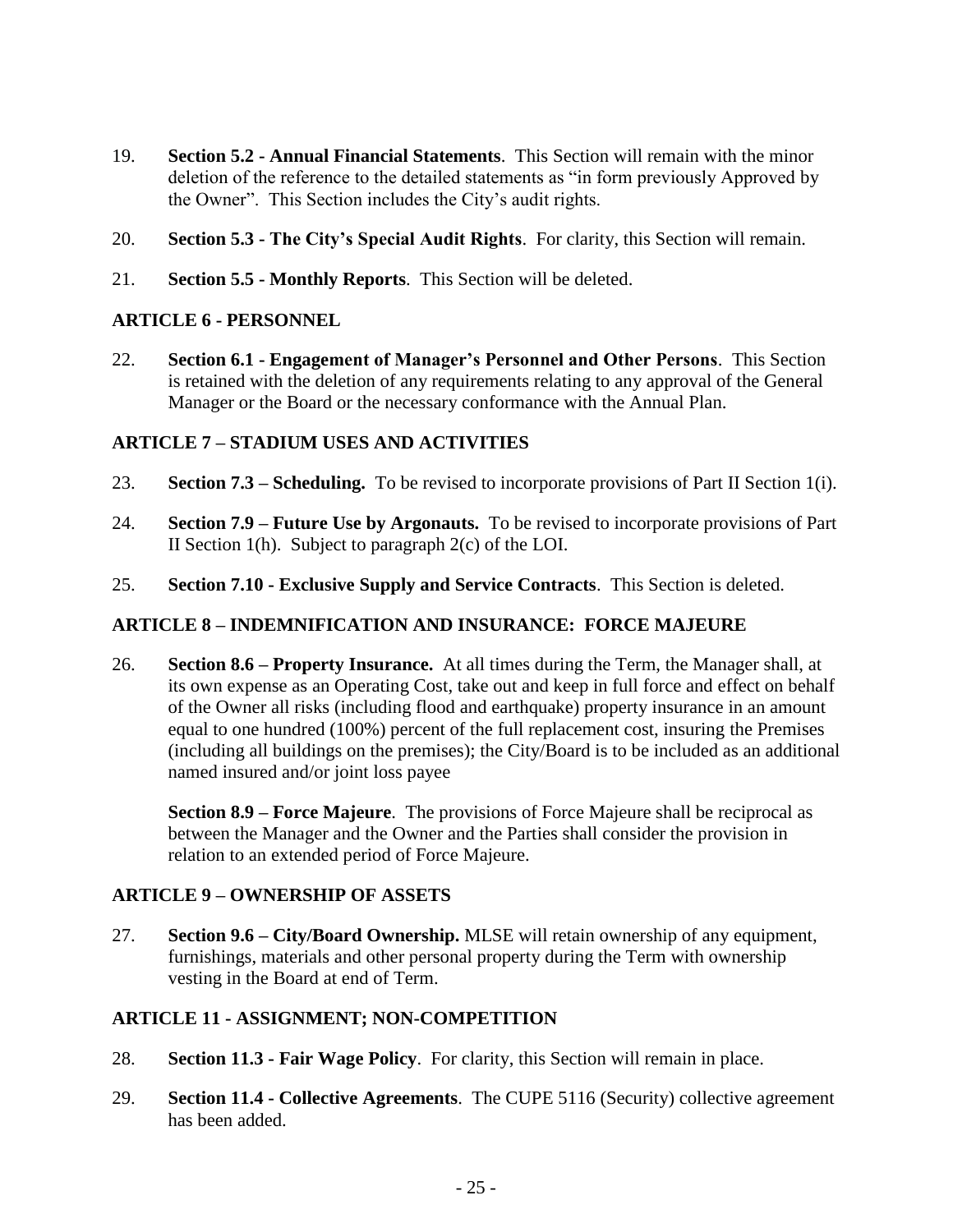### **ARTICLE 12 – TERMINATION**

- 30. **Section 12.4 – Effect of Termination**. This Section is deleted.
- 31. **Section 12.6 – Manager's Personnel**. In the last two lines of Section 2.6(a) the words "The Manager and the Board shall be jointly responsible to pay" shall be replaced with the words "the Manager shall be responsible to pay". In 12.6(b) in the last line the words "and no such payments will be Operating Costs" shall be replaced with the words "and such payments will be Operating Costs".

#### **ARTICLE 13 – DAMAGE AND DESTRUCTION**

32. **Section 13.1 – Partial Destruction of Stadium.** Subject to the provisions of this Article 13, the partial destruction or damage or complete destruction by fire or other casualty of the Stadium shall not terminate this Agreement and the Manager shall, or if the Owner has elected to assume responsibility for completion of the repair, rebuilding or replacement of the Stadium in accordance with Section 8.10, the Owner shall, with due diligence, repair, rebuild or replace, or cause to be repaired, rebuilt or replaced, the portion of the Stadium damaged or destroyed so that following such repair, rebuilding or replacement the Stadium shall be the same as prior to such damage or destruction and in compliance with the Standard, and the Owner and the Manager shall, upon completion of such repair, rebuilding or replacement, be entitled to continue the operation of the Stadium under the terms and conditions of this Agreement. All proceeds from the property insurance obtained by the Manager on behalf of the Owner under Section 8.6 covering the Stadium shall be applied in respect of the repair, rebuilding or replacement of the portion of the Stadium damaged or destroyed and the parties shall determine a construction budget for the rebuilding of the Stadium which does not exceed the available insurance proceeds provided the Parties may agree that the construction budget will exceed the available insurance proceeds where both Parties or either Party agrees to contribute additional capital to the rebuilding of the Stadium. If the Parties agree that the construction budget shall exceed the available insurance proceeds, then both Parties or either Party may contribute additional capital to the rebuilding of the Stadium on such terms as may then be agreed to by the Parties. .

#### 33. **Section 13.2 – Major Destruction.**

- (b) **Section 13.2(e).** Insert at the end of the first sentence the words "and the \$90,000,000 new contribution of the Manager to the Stadium Improvements". In the eighth line change the words "the Owner and Manager shall" to "the Manager shall". In the last sentence delete all of the words following the word "date" in the twelfth line.
- (c) **Section 13.2(f).** Delete Section 13.2(f) and replace with the following: "If the Owner and/or the Manager (as the case may be) do not elect to terminate this Agreement in accordance with the provisions of this Section 13.2, the Parties shall rebuild the Stadium, in which event all insurance proceeds from the insurance